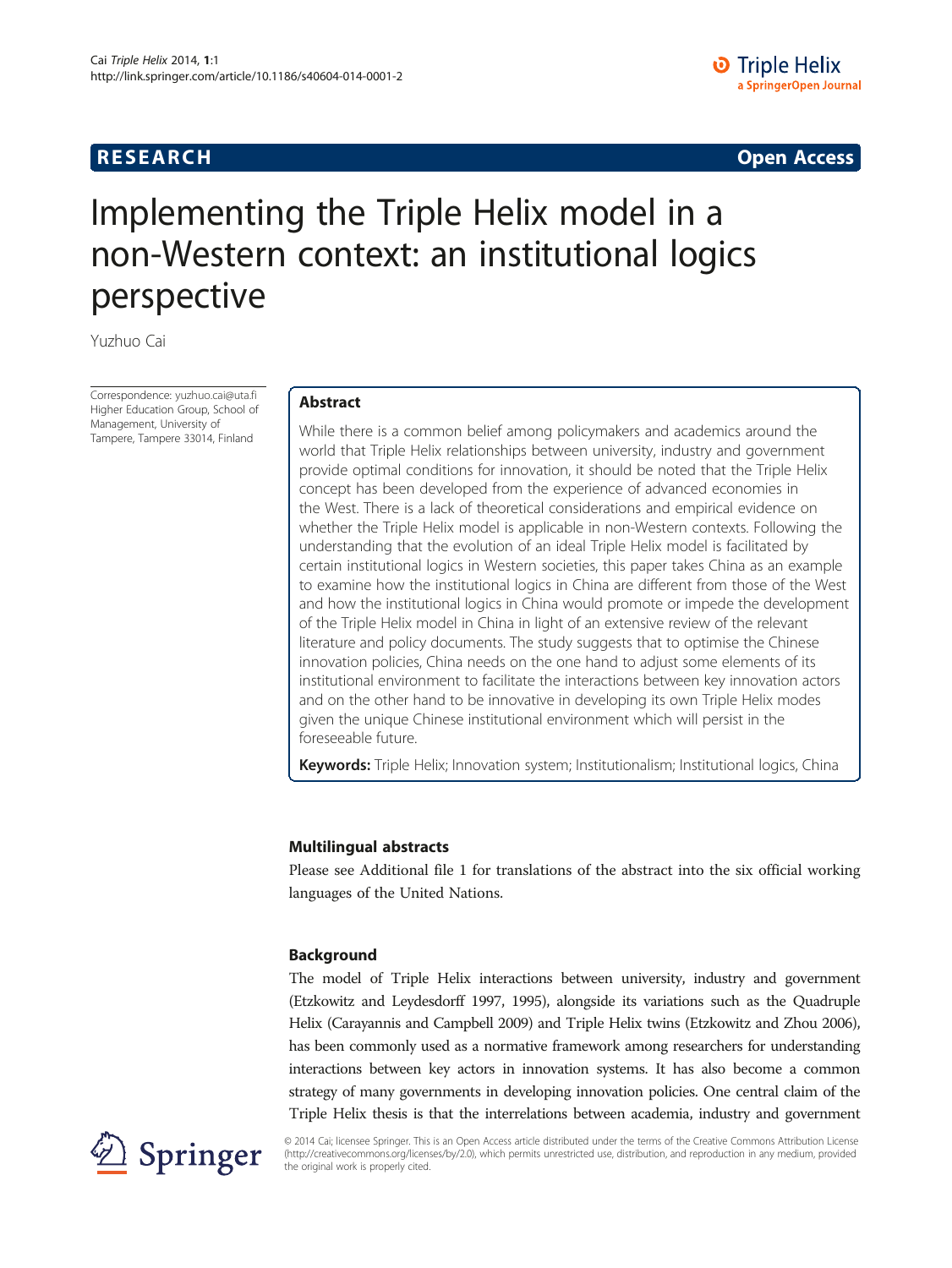provide the optimal conditions for innovation (Leydesdorff and Etzkowitz [1998;](#page-18-0) Etzkowitz and Leydesdorff [2000\)](#page-17-0).

In spite of the popularity of the Triple Helix model, it has not been without problems. Among many other criticisms, one is that the Triple Helix model pays little attention to national contexts (Balzat and Hanusch [2004](#page-16-0); Shinn [2002\)](#page-18-0) and other social settings (Cooke [2005\)](#page-17-0). Therefore the Triple Helix model can hardly provide appropriate rationales on which systematically structured criteria and indicators may be developed for researching, measuring and comparing different empirical cases (Mowery and Sampat [2004](#page-18-0)), especially when they are in different national and cultural contexts (Eun et al. [2006](#page-17-0)).

This implies that the Triple Helix model has not been fully developed to take into account the context effect, which is defined as "the set of factors surrounding a phenomenon that exert some direct or indirect influence on it" (Whetten [2009,](#page-19-0) p.31). It should be noted that the formation of the Triple Helix model is a result of inductive theorising mainly in the contexts of Western countries. The developers of the Triple Helix model, Etzkowitz and Leydesdorff, as well as their followers, do indeed acknowledge the differences between Western and non-Western countries and even notice the variations among Western societies. They have empirically examined Triple Helix models in different national contexts in the special issues of some journals (See examples: Saad and Zawdie [2008](#page-18-0); Leydesdorff and Meyer [2003\)](#page-18-0). Nevertheless, there is still a lack of united analytical frameworks to study the Triple Helix development in different national contexts.

Instead of calling for alternative theories for non-Western contexts (Liu and Jiang [2001](#page-18-0); Williams and Woodson [2012](#page-19-0); Eun et al. [2006](#page-17-0); Zawislak and Dalmarco [2011](#page-19-0); Bernasconi [2005\)](#page-17-0), Cai ([2013\)](#page-17-0) attempted to enhance the context sensitivity of the Triple Helix by using insights of institutional logics, following the understanding that an innovation system is not only about complex functions and interactions among various organisational actors, including government, enterprises, universities and research institutes, but also interplays between these actors and institutions which may include, governmental policies and social norms (Edquist [1997;](#page-17-0) Lundvall [1992](#page-18-0); Kumaresan and Miyazaki [1999;](#page-18-0) Nelson [1993;](#page-18-0) OECD [1999\)](#page-18-0). Cai's ([2013](#page-17-0)) paper identified the institutional logics in which the Triple Helix model is grounded in Western societies and anticipated that these could be used as a basis to develop a benchmarking framework for understanding to what extent the Triple Helix model can be developed in other contexts, particularly non-Western ones. The author argued that, on the one hand, the different, sometimes even contradictory, institutional logics in a non-Western nation compared to the "ideal" in the West may cause barriers to implementing the Triple Helix model, and, on the other hand, the competing logics may also provide dynamics for social change as well as opportunities for innovation.

However, Cai's ([2013](#page-17-0)) framework has not so far been tested in any non-Western contexts. This paper will fill the gap by taking China as an example and examine how the institutional logics in China are different from those in the West, and whether the institutional logics in China (would) facilitate or impede the development of the Triple Helix model in China? The study is heavily based on review of the existing literature on the topic but interpreted following the framework.

Regarding the implementation of the Triple Helix model in China, there have been a number of studies since the Triple Helix concept was introduced into China for analysing innovation systems by Zhou ([2006\)](#page-19-0) and Zhou and Peng [\(2008\)](#page-19-0). These studies include, for example, descriptions of Triple Helix relations between university, industry and government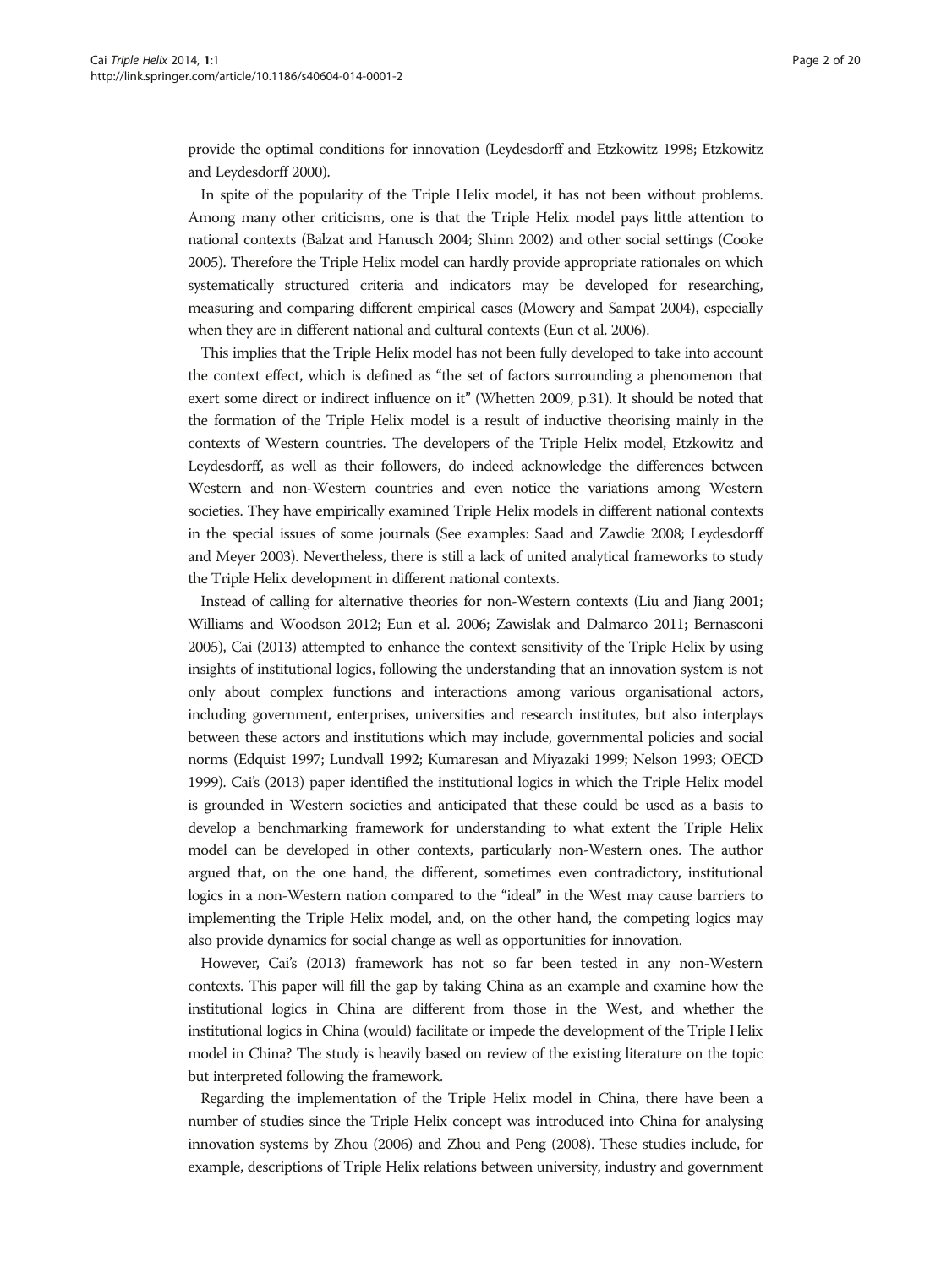(Xue and Zhou [2011](#page-19-0)), the development of the Triple Helix model in a specific industrial field (Zhang et al. [2013](#page-19-0)) or a specific region (Cai and Liu [2014\)](#page-17-0), and some specific issues within the Triple Helix framework, e.g. the technology transfer between university and industry (Tang [2008;](#page-18-0) Rao [2013\)](#page-18-0). These authors shared the view that the Triple Helix model is indeed the solution for China, but to achieve the end the road is hard due mainly to some unique characteristics of the Chinese context. However, few of them have tried to provide a systematic evaluation of the implementation of the Triple Helix model in China and especially offer theoretical accounts explaining related challenges and possible future development. This paper not only presents the status quo of Triple Helix implementation in China, but also, most importantly, contributes with an institutional logics perspective to diagnosing the problems and potentials for China to adopt the Triple Helix model. It also suggests that the differences between the institutional logics aligned with the originally Western Triple Helix model and local institutional logics in China will become a source of dynamics for innovation in China. As China is culturally and economically diverse, it is more relevant to analyse the institutional logics and compare the differences at the regional level.

# Methods

The research methodology literature tends to indicate a correspondence between research question and methodological design (Johnson and Onwuegbuzie [2004](#page-17-0); Newman and Benz [1998,](#page-18-0) p.24). This study is aimed to explore what are the institutional logics in China and how these logics may affect the patterns of Triple Helix in China in comparison with the logics aligned with the Triple Helix development in the West. As its main purpose is primarily for "the articulation of many truths in meaningful social actions, stressing how social experiences are created and given meanings" (Denzin and Lincoln [2003](#page-17-0), p.13), thus a qualitative approach is employed in this study where the empirical work is located in theory or in an analytical framework (Thomas 1997, p. 87). The framework in this study is developed by Cai [\(2013](#page-17-0)) and will be introduced in the next section. The empirical data in this study include relevant literature, media reports and governmental reports, which are used as sources of evidences for the exploration.

### Analytical framework

The Triple Helix model referred to in this paper mainly follows Etzkowitz's [\(2008, 2002](#page-17-0)) interpretation, who distinguishes between three types of Triple Helix models. A desired or ideal model is overlapping triple helix relations between university, industry and government, but develops from two opposing standpoints, namely the statist and laissezfair models. In the statist model, government controls both academia and industry, and is expected to take the lead in developing projects and providing the resources for new initiatives. Examples can be seen in the former Soviet Union, France and many Latin American countries. In the laissez-faire model, industry, academia and government are separate and independent from each other. These actors interact only modestly across strong boundaries. This model is typically exemplified by the USA. A global tendency is a move towards an overlapping or an ideal model, in which the three institutional spheres overlap and collaborate with each other. The model represents a change "from one of strong boundaries between separate institutional spheres and organisations to a more flexible overlapping system, with each taking the role of the other" (Etzkowitz [2002,](#page-17-0) p.2).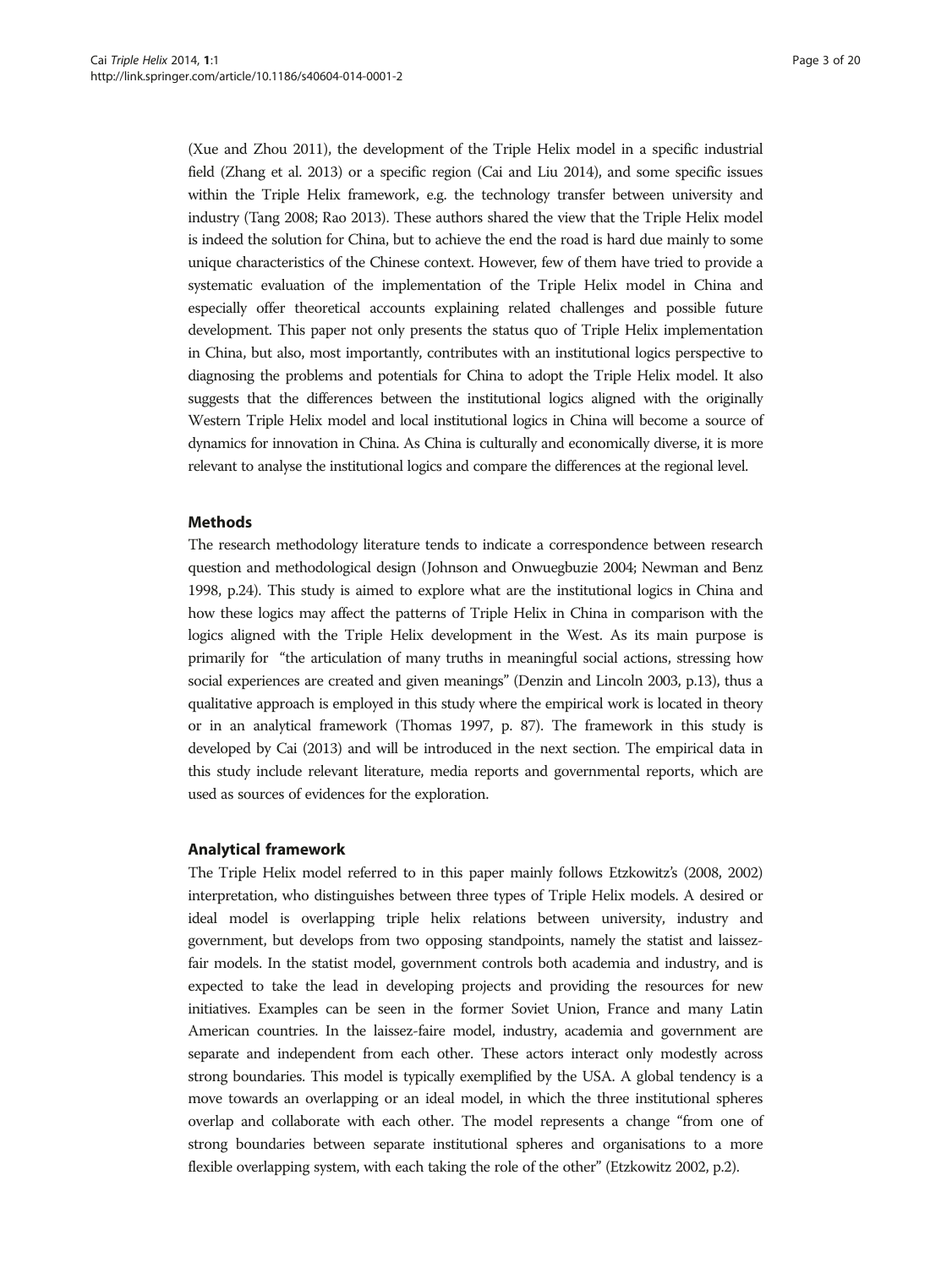In Cai's ([2013\)](#page-17-0) study, the development towards the ideal Triple Helix model is seen from the perspective of dynamic evolution. Using the insights of institutional theory, he distinguishes four development stages in the process of the institutionalisation of the Triple Helix model. Institutionalisation is a process "by which social processes, obligations, or actualities, come to take on a rule-like status in social thought and action" (Meyer and Rowan [1977](#page-18-0), p.341). Then the main activities for each stage are identified and aligned with a variety of ideal institutional logics, drawing on the context of Western countries (Table 1). Institutional logics can be generally understood as "the socially constructed, historical pattern of material practices, assumptions, values, beliefs, and rules by which individuals produce and reproduce their material subsistence, organise time and space, and provide meaning to their social reality" (Thornton and Ocasio [1999,](#page-19-0) p.804). The institutional logics prevailing within one country will have a marked effect on how the actors communicate their interests, determine which problems are salient and which solutions are appropriate (Thornton et al. [2012](#page-19-0)).

Cai [\(2013](#page-17-0)) also suggests that when conducting Triple Helix analyses in a non-Western context, one must compare how the institutional logics there are similar/different to the existing institutional logics aligned with the Triple Helix development in the West. This is important for analysing how specific non-Western institutional logics may facilitate or constrain Triple Helix activities. In the next section, the institutional logics in China will be examined and compared to those of the West following the aforementioned framework. Before that, two points are worth noting.

First, the development of Triple Helix is a relatively long process. In many Western countries, it dates back to the 1980s and the 1990s. When looking at the development of Chinese innovation systems, scholars often trace back to the end of 1970s, when China initiated economic reforms together with the open-door policy (Wang and Zhou [2008;](#page-19-0) Xue

Major Triple Helix activities Favourable institutional logics

| <b>Stages of</b><br>development                               | <b>Major Triple Hellx activities</b>                                                                                                               | Favourable institutional logics                                                                                                                     |
|---------------------------------------------------------------|----------------------------------------------------------------------------------------------------------------------------------------------------|-----------------------------------------------------------------------------------------------------------------------------------------------------|
| Stage 1                                                       | Realising the importance of entering a<br>reciprocal relationship between university,<br>industry and government                                   | • Shared beliefs on knowledge as a key<br>to economic growth (Logics of<br>economic growth in the field of<br>government and industry)              |
| Realisation of the<br>needs                                   |                                                                                                                                                    |                                                                                                                                                     |
| Stage 2                                                       | Taking the role of the other                                                                                                                       | • Market oriented organisational cultures<br>(Logics of market at the state level)                                                                  |
| intra-organisational<br>transformation                        |                                                                                                                                                    | • Process oriented management culture<br>in technology innovation (Logics of<br>knowledge management in the fields<br>of industry and academia)     |
| Stage 3                                                       | Growing and innovating through<br>cooperation with others                                                                                          | • Effective protection for intellectual<br>property rights and market participants<br>(Logics of intellectual property at the<br>field of industry) |
| interactions between<br>organisations in the<br>three sectors | Generating hybrid organisation                                                                                                                     |                                                                                                                                                     |
|                                                               |                                                                                                                                                    | • Civil society (Logics of civil society at<br>the state level)                                                                                     |
| Stage 4                                                       | Feedback loops between policy-makers<br>and participants                                                                                           | • Competitive market environment<br>(logics of competition in the field of<br>university)                                                           |
| Institutionalisation of<br>the Triple Helix model             | Institutionalised norms of "entrepreneurial<br>university", "knowledge-based formation<br>and growth", and "innovation state"<br>(Etzkowitz 2008). | • Democratic policymaking process<br>(Logics of democracy in the field of<br>government)                                                            |

Table 1 Institutional orders in the evolution of Triple Helix model

Source: Cai [\(2013](#page-17-0)).

 $\overline{\phantom{a}}$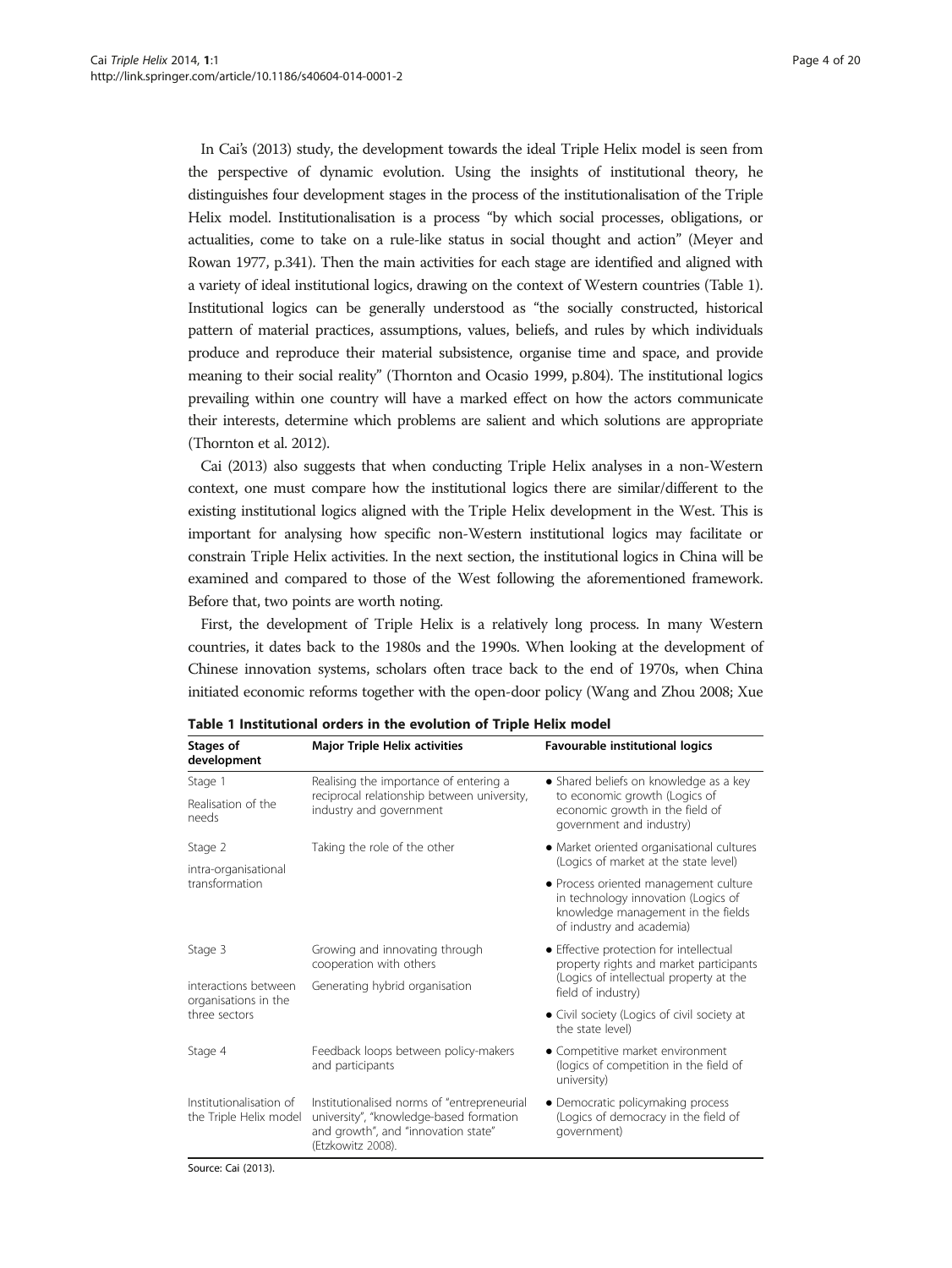and Zhou [2011](#page-19-0)). Accordingly, here the analysis of the Triple Helix model development in China will cover the time span of the past 35 years, although the launch of an explicit policy towards the Triple Helix model was very recent, mainly reflected in the National Mediumand Long-Term Program for Science and Technology Development (2006–2020) by the State Council ([2006\)](#page-18-0).

Second, knowledge production organisations in China are composed of both universities and research institutes. From the 1950s to the 1970s, research institutes used to be the only sector for research, while universities' missions were primarily teaching. Being strongly influenced by the Soviet Union, the socialist government established a complex research institute system, the most important one being the Chinese Academy of Sciences. Meanwhile, higher education institutions and faculties were regrouped and aligned according to areas of specialisation. Since the 1980s, higher education reforms have adopted a model from the United States which emphasises the development of comprehensive and research universities. Thus the Chinese innovation system is referred to as a network consisting of actors like universities, research institutes, government agencies and enterprises. With respect to the Triple Helix model, both universities and research institutes (URIs) represent the spiral of knowledge production organisations.

#### Results and Discussion

# Stage I: Realisation of the needs

#### Triple Helix activities and aligned institutional logics in the West

In the first stage, as suggested by Etzkowitz [\(2008](#page-17-0), p.8), "a Triple Helix regime typically begins as university, industry, and government enter into a reciprocal relationship with each other in which each attempts to enhance the performance of the other". It has been commonly acknowledged that single organisational sectors alone can no longer respond to changes and uncertainties unless they cooperate with each other. In this stage, the collaboration between university, industry and government for enhancing the local economy is mainly through their traditional roles. For example, universities produce and transfer more knowledge to industry and society, while gaining additional funding sources from industry and government to strengthen the performance of research. The institutional logic aligned with the first stage activities is the social belief shared by government and industry that knowledge production and technology advancement are the key to economic growth and success in economic competition. While government and industry are motivated by the belief, the university's involvement in technology transfer in the initial stage is mainly driven by public policies and financial incentives.

Due to such belief, although many Western universities have suffered governmental budget cuts since the 1980s, the actual public funding spent on higher education has not declined but is being directed through more diversified channels. For instance, some public funding has been used to provide incentives and to promote university and industry cooperation for knowledge generation and knowledge transfer. Nowadays, one common governmental strategy is to concentrate funding on supporting research and development (R&D) in fast-growing or high-potential areas with the expectation that the investment will eventually pay off though economic growth led by the companies that benefit from cutting edge knowledge. For their survival or sustainable development, firms firmly believe, too, that innovation is the key (Cefis and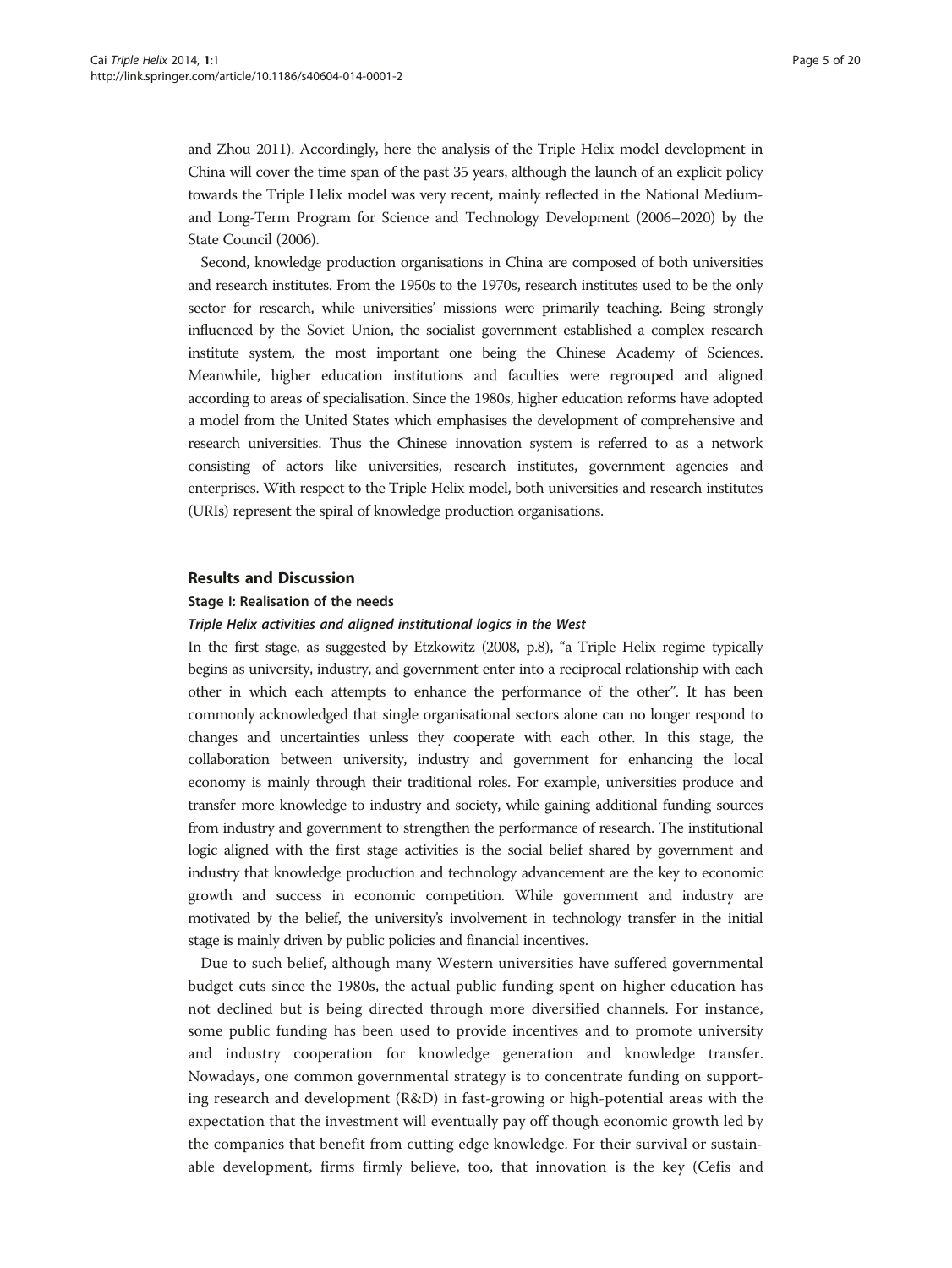Marsili [2003\)](#page-17-0) and in so doing they seek cooperation with universities in strengthening their R&D.

# The logic concerning beliefs on knowledge as a key to economic growth and its impact on the Triple Helix development in China

Since the Chinese economic reform started in the 1978, Deng Xiaoping, the former national leader, had repeatedly stressed that progress in science, technology and education was fundamental to economic development and modernisation. When Jiang Zemin came to power in 1992, he addressed in the 14th National Congress of the Communist Party claiming that the emphasis of the economic construction should be placed on the track of depending on science and technology progress and people's improved culture and knowledge. In 1995, the strategy of "Invigorating the Country through Science and Education" was announced by the Chinese government (The Central Committee of the Chinese Communist Party and The State Council of China [1995\)](#page-18-0) and since then it has been set as a basic State policy. The State has also earmarked funding for this strategy ever since it was included in the five-year plan for 1996–2000 (The State Council of China [1996\)](#page-18-0). In spite of such a strategy endorsed by the central government, only in recent years did a shared belief develop among local governments and firms that technology advancement and innovation are the key to economic growth.

In the first 30 years of the economic reforms in China, local governments' main concern was how to maintain high GDP growth but by other means than taking effective measures to ensure technology advancement. This is to a large extent caused by the "local officials'" promotion tournament, which was considered by Zhou [\(2007](#page-19-0)) as a model to explain the incentives for China's economic growth in the three decades since 1978. The promotion tournament was one kind of administrative governance model. It was designed by the upper level government to select the chief officials of the lower level based on competition, where the GDP growth rate was a key factor, along with others such as foreign direct investment, employment rate and social stability (World Bank and Development Research Centre of the State Council of China [2013](#page-19-0)). During the period from 1992 to 2000, the local governments found that the most effective way to maintain GDP growth was to control the land (Cao [2010\)](#page-17-0): by acquiring rural land at lower prices and selling at higher prices in the market for urban use. They could easily shed their burden of the cost to promote economic growth and to strengthen their position in regional competition. "Supposing local governments have monopolistic control over the bulk of local resources, which is the case in China, and that they profit simply by selling off land. What incentive do these local governments have to develop an environment that fosters innovation and a knowledge based economy?" (Guo [2010](#page-17-0)). The competition did ensure the economic growth at a fast speed for 30 years, but at the cost of over-exploitation of natural resources and environmental degradation (OECD [2007\)](#page-18-0).

Chinese industry is still dominated by manufacturing. Many of manufacturing companies' main concern for growth used to be in reducing production costs instead of seeking for value added products through technology advancement. Some studies in the late 1990s reported that Chinese firms were either reluctant to or less capable of technology innovation (Suttmeier [1997;](#page-18-0) Gu [1998\)](#page-17-0). It was reported by the OECD ([2007](#page-18-0)) that by the mid-2000s the positive contribution to the manufacturing trade balance came overwhelmingly from low-technology exports. Meanwhile, the high technology industries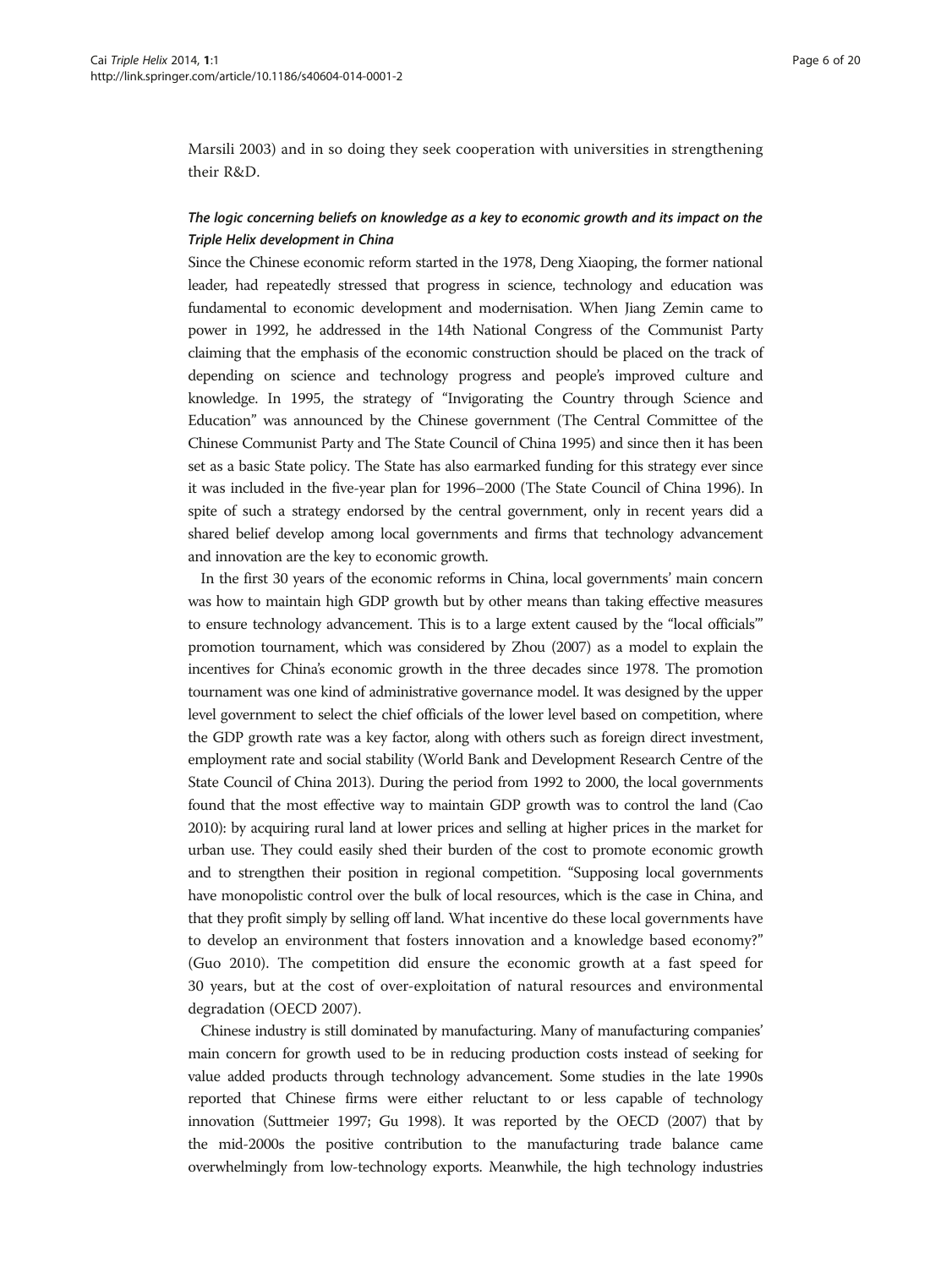were primarily under foreign control. The lesser demands from domestic firms for innovation also impeded Chinese universities' incentives to commercialise their knowledge and technology.

However, the situation is changing. While China has maintained very rapid economic growth over the past three decades, the low-wage and labour-intensive manufacturing as a main driver of economic growth has been challenged by emerging competitors in South East Asia as well as by China's domestic environmental degradation. To ensure sustainable development in the future, China has recently shifted its economic priority from labourintensive production to capital-intensive and technology intensive production (The State Council of China [2006](#page-18-0)). In the new waves of reforms, the GDP growth is no longer a key factor in the promotion of local government leaders. Rather, local governments must be accountable for economic and environmental sustainability (Organization Department of the Central Committee of the Chinese Communist Party [2013\)](#page-18-0). Since the export oriented manufacturing industry was seriously hit by the 2008 financial crisis, the pursuit of technology innovation has not only been the cry of the central government but also become important for enterprises and local government (Chen [2008](#page-17-0); Wang and Li [2013](#page-19-0)). China is striving to find its own way to transform its economy by focusing on indigenous R&D, in contrast to the previous approach of relying on imported technology and equipment (Guan et al. [2009\)](#page-17-0).

The rising awareness of technology and knowledge innovation as a key for sustainable economic growth may enable the "Triple Helix impetus" as labelled by Etzkowitz ([2008](#page-17-0)), meaning that university, industry, and government realise the need to develop a reciprocal relationship. Although such a belief has just started to grow and it will take more time until it is deeply rooted in society, China is turning to gain a stronger normative basis for developing the Triple Helix. To strengthen the motivations of both URIs and enterprises to cooperate with each other, the Chinese government has also provided financial incentives and regulatory mandates. Both the normative and regulative drivers lead to the second and the third stages of Triple Helix evolution.

#### Stage 2: intra-organisational transformation

#### Triple Helix activities and aligned institutional logics in the West

In the second step, internal transformation is characterised by "taking the role of the other" (Etzkowitz [2008,](#page-17-0) p.9). This means that, in addition to performing its traditional tasks (as primary activities), each takes the role of the other (as secondary activities), but meanwhile university, industry or government respectively maintain their primary roles and distinct identities. In this stage universities engage directly in business activities, such as selling education and research services; companies further strengthen the R&D activities and even establish corporate universities to develop the skills of their professionals and managers; government also provides venture capital to help start new enterprises to promote potential economic growth. The supporting institutional logics for these activities are the cultures of 1) market orientation and 2) process management.

Taking the role of the other can be perceived as both organisations learning from each other and a way of organisational innovation. One of the main drivers for organisational learning and innovation is market orientation (Hurley and Hult [1998](#page-17-0)), which is defined as "the organisation culture that most effectively and efficiently creates the necessary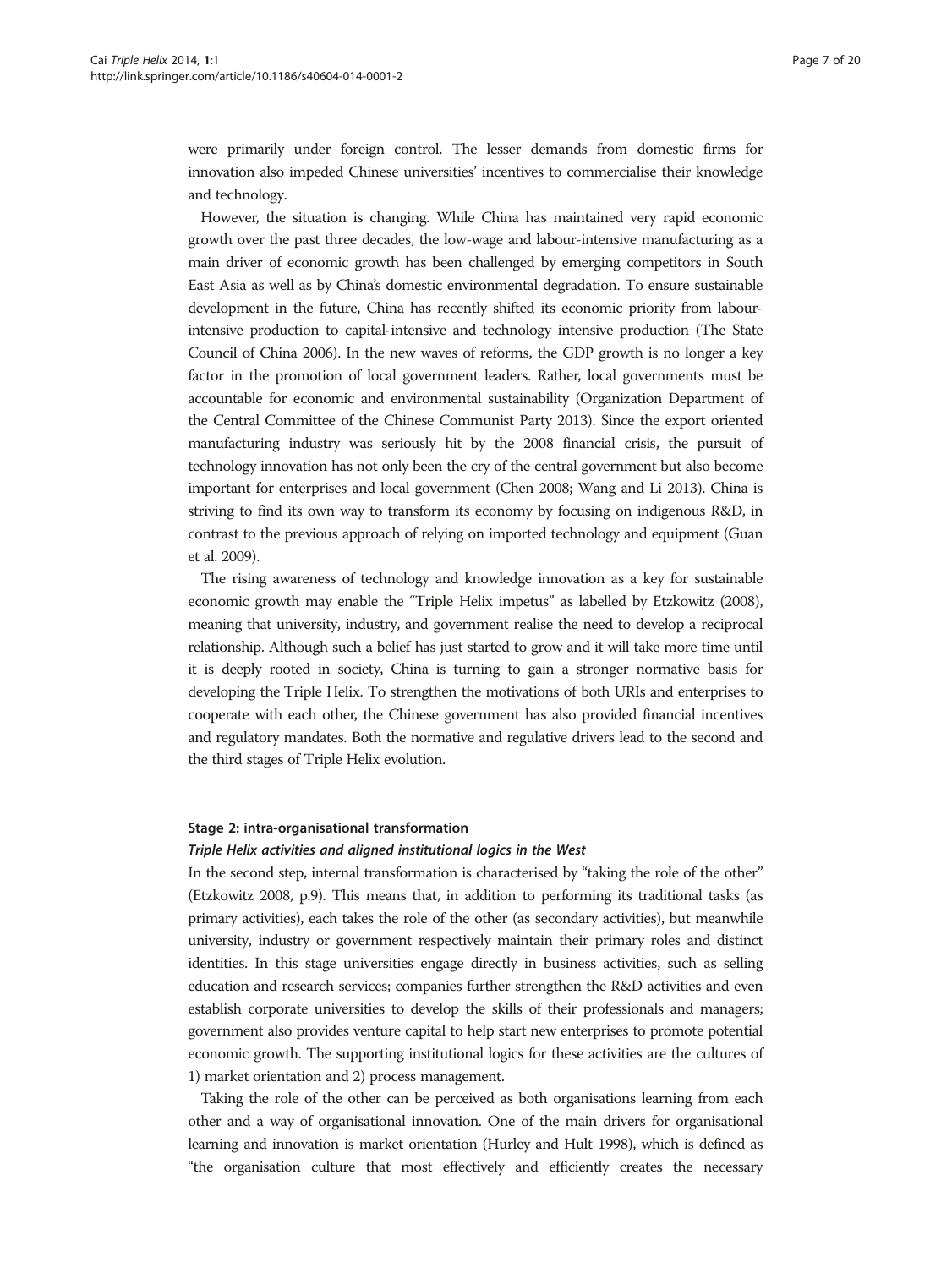behaviours for the creation of superior value for buyers and, thus, continuous superior performance for the business" (Narver and Slater [1990,](#page-18-0) p.21). Adopting a market orientation approach in an organisation is about how the organisation is oriented to the market, paying more attention to consumers' needs, competitors' advantages, and interfunctional coordination (Narver and Slater [1990](#page-18-0)). Market oriented culture has been considered to be a key to enhance competitive advantages for organisations to best pursue interest and profit (Liao et al. [2011\)](#page-18-0).

One competitive advantage that organisations are striving for is knowledge or technology innovation. "The innovation process is highly dependent on the knowledge accumulation and learning processes in the organisation" (Lopperi and Soininen [2005](#page-18-0), p.4). To ensure knowledge accumulation and learning from existing knowledge, it is important to apply "process management" which "involves adherence to routines through the adoption of standardised best practices throughout an organisation" and "ensures that organisational processes are repeated, allowing for continued efficiency improvements" (Benner and Tushman [2002](#page-16-0), p.678). In this light, innovation is more incremental and exploitative in nature rather than explorative. As distinguished by Benner and Tushman ([2002](#page-16-0)), exploitative innovation builds on an existing technology trajectory, while explorative innovation involves a shift to a different technological trajectory. They further note that "organisations will innovate more rapidly as they incrementally improve innovation processes, yet the variance in the resulting innovation and/or new product development outcomes will be reduced" (Ibid., p. 680).

Lang ([2009](#page-18-0)), a Hong Kong-based economist, observed that the success of technology innovation in the West is largely attributed to the culture of process management. The ethos of process management can also be reflected in research activities in the West. In a Western conception, research is basically about knowledge accumulation and transmission through the "trial and error" method and by following a rigid academic protocol (Lang [2009\)](#page-18-0). It follows that new knowledge is always generated from existing knowledge and the process of knowledge generation is well-documented. Following the logic of process management, organisations' competitive advantages when "taking the role of the other" are based on their existing know-how. Thus the Triple Helix model enables knowledge and technology organisations to contribute to innovation through incorporating existing knowledge/technology (Marques et al. [2006](#page-18-0)).

#### The logic of market orientation and its impact on the Triple Helix development in China

Although China has introduced market mechanisms since the end of 1970s, more profound development in market economy only commenced after Xiaoping's call for accelerating economic reform and opening up of the economy to the outside world during his publicised tour to southern provinces in early 1992. Since then, organisations in both industry and university sectors have tended to be more market oriented. For instance, Liu et al. ([2003](#page-18-0)) first comprehensively investigated to what extent Chinese state owned enterprises (SOEs) were market oriented and how this was related to the performance of the enterprises. The study found: 1) SOEs were relatively market oriented; 2) the higher market-oriented organisations tended to be more learning-oriented, reported more entrepreneurship in organisations, and achieved a higher level of organisational performance. It was also reported that the level of market orientation was high in companies in economically developed regions in China (Kaynak and Kara [2004](#page-18-0)). However, another empirical study on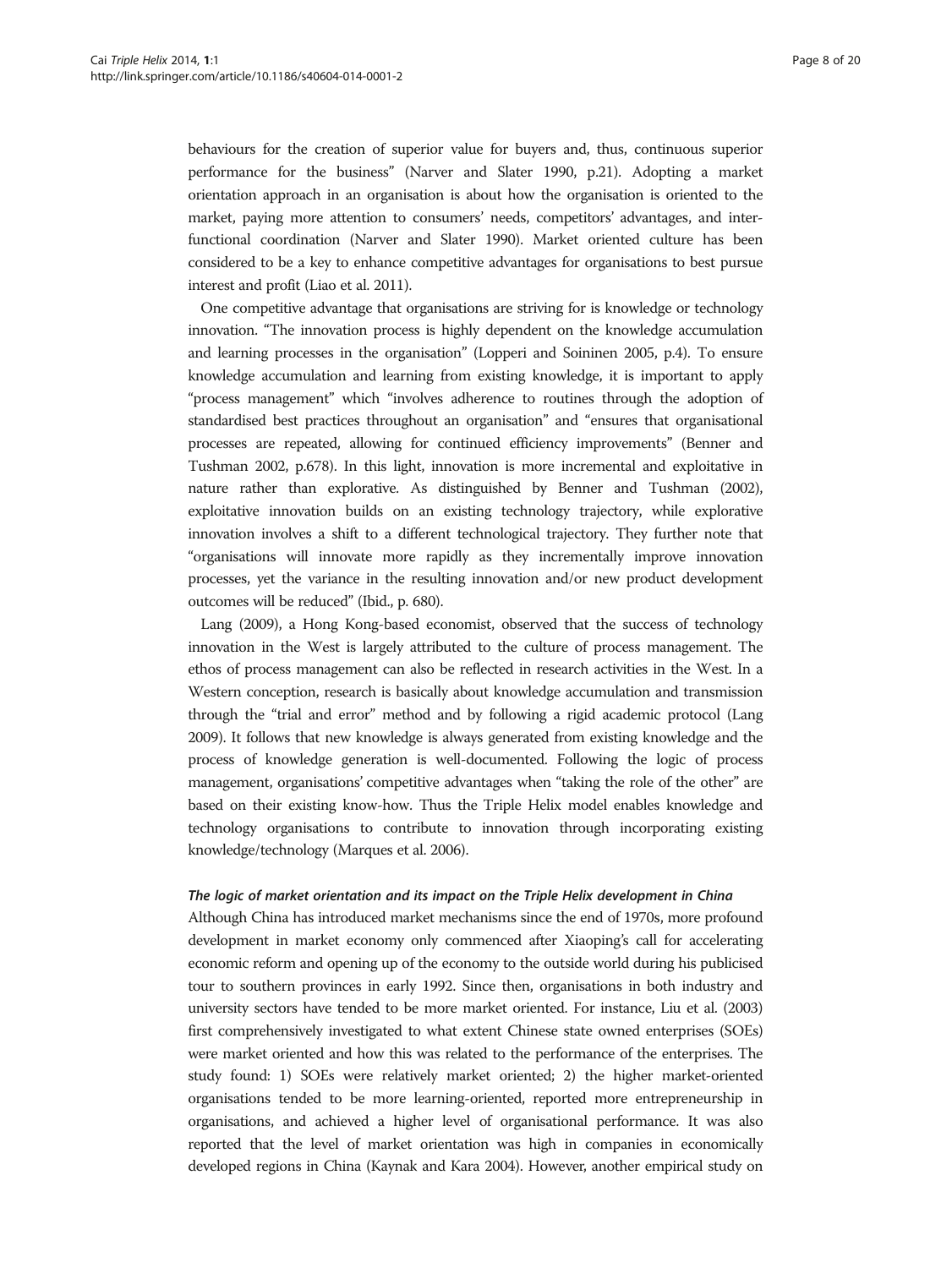one less-economically developed province in China showed that only under seven per cent of the sample firms could be considered to be truly market oriented by Western standards (Bathgate et al. [2006](#page-16-0)). The studies indicate an imbalanced development of market orientation.

It was argued by Qu and Ennew [\(2005](#page-18-0)) that it was the heritage of the socialist regime such as the stringent government regulations, ownership structure, and resource availability that greatly impeded market orientation in China. Indeed, China is in the process of transformation to a market economy, and the market system is still incomplete in many aspects, including a mix of market and non-market measures that shapes incentives for producers and consumers, a lack of clarity in distinguishing the individual roles of government, state enterprises and the private sector (World Bank and Development Research Centre of the State Council of China [2013\)](#page-19-0) as well as the governmental "orientation towards control over resources" (Cao [2010,](#page-17-0) p.3). While acknowledging the relatively poor market orientation in the business sector, a bigger gap can be assumed among universities and research institutes in spite of a scarcity of research on the topic. While China is continuously making its economy more market oriented, the logic of market will be foreseeably more embedded in the organisational culture of both URIs and enterprises.

# The logic of process management and its impact on the Triple Helix development in China

Regarding the culture of technology and innovation management, the Chinese practices are more goal oriented rather than process oriented due to the country's inherent cultural constraints (Lang [2009\)](#page-18-0). Ignoring process management is associated with the Chinese mentality of being pragmatic. In other words, the Chinese are inclined to find short-cuts to outcomes (Lang [2009](#page-18-0)). Thus sometimes the Chinese prefer pragmatic half solutions over finding the root cause of failures, and technology companies are keen to reverse engineering as this is an easy way to get rich (Someren and Someren-Wang [2013\)](#page-18-0).

In his study Lang he found that only 15% of Chinese enterprises believed that process management was the key to sustaining competitive advantage. The primary objective in the management of Chinese enterprises is to achieve their goals (Lang [2009\)](#page-18-0), without paying much attraction to documenting "routines that underlie the delivery of an organisation's product or service across the organisation" (Benner and Tushman [2002](#page-16-0), p.678). In this manner, the foundation of technology innovation, namely knowledge accumulation and knowledge transmission, is ignored. As some empirical studies demonstrated goal oriented management has a negative relationship with innovation (Harms et al. [2010\)](#page-17-0).

A similar problem can be seen in individual academics' management of their own knowledge production, e.g. research and academic paper writing. Traditionally, there are few rules about citation and attribution in Chinese academic writing (Zhang [2011](#page-19-0)). Sometimes, it is difficult to figure out what are the authors' own ideas/contributions and what is existing knowledge due to inappropriate citing in Chinese academic publications. Nevertheless, a western standard of judging the quality of academic papers has gradually gained legitimacy in the Chinese academic community.

The process management in knowledge production and technology innovation is very important for both efficiency and innovation in the processes (Benner and Tushman [2002](#page-16-0)). Thus some problems like low R&D intensity and poor R&D capability in China (Wang and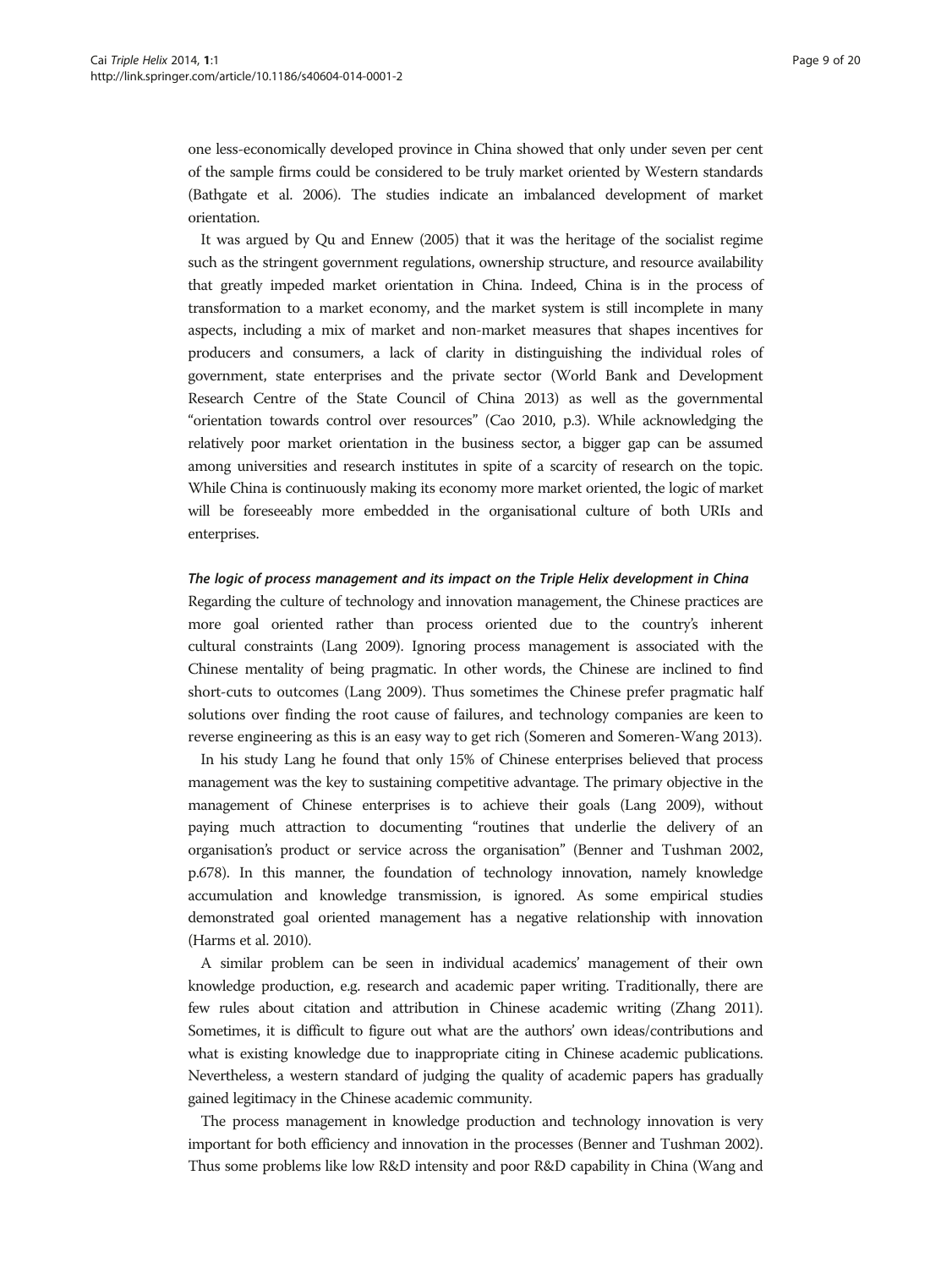Li [2013](#page-19-0)) may be explained by the lack of process management in Chinese URIs and enterprises.

Both the logics of market orientation and process management sustain one of the key features of the Triple Helix— "taking the role of the other", meaning that while engaging in the activities of the other field, one must maintain its core missions. As stressed by Etzkowitz [\(2006\)](#page-17-0), while universities take the role of industry, they must adapt the business functions in ways that are compatible with their primary missions, namely research and training. He further warned:

The danger of the university mining its innovation store and failing to replenish it because of dependence on short-term commercial gains. The entrepreneurial university is not the industrialised university, a "job shop" subordinated to local firms. Rather, it is a research university that translates its research findings into use through a variety of mechanisms such as liaison offices, contracts with firms, patenting, licensing, and so on, giving the university some aspects of a business, while retaining its previous classical functions. (Ibid, p.319)

In China, some research institutes and even universities may run into the danger described by Etzkowitz. These organisations do not just engage with industry but actually become part of it. Many technology-oriented research institutes have been transformed into enterprises since 1999, when the government tended to stimulate these institutes' awareness to compete in the market. Universities are likewise keen to set up their own businesses, mainly through establishing university-owned enterprises (UREs). However, merely changing a public organisation into a commercial entity does not necessarily make the organisation more market oriented. As many URIs become businesses, "this has led to the ineffectiveness of the so-called synergic innovation" (Wang and Li [2013](#page-19-0), p.33).

# Stage 3: Interactions between organisations in the three sectors Triple Helix activities and aligned institutional logics in the West

During the process on "taking the role of the other", organisational actors in the three sectors have respectively realised that engaging in others' fields is a necessary but not sufficient condition for achieving the desired goals. In addition, the intra-organisational transformation also causes new challenges and demands within and across sectors. As a solution, they need even closer cooperation and interaction with each other (Etzkowitz [2008\)](#page-17-0). Thus, the third step in the development of the Triple Helix is the evolution of trilateral interactions between the three sectors, characterised by increasing interdependency between the three spirals: One spiral has a significant influence on the other's actions, and through the interactions, organisations in each spiral are able to find new ideas from the others to solve problems and meet new needs. For instance, a university's knowledge production cannot be carried out by itself, but needs industry not only as a source of research problems but also as a strong partner in knowledge production. Meanwhile, university technology transfer is dependent on the conditions or environments created by the government. "The firm is thus transformed from a competitive unit related to other firms solely through the market to a Triple Helix entity increasingly based on relationships with other firms as well as academia and government" (Etzkowitz [2008](#page-17-0), p.58). The interactions also result in the creation of hybrid organisations, such as incubators, joint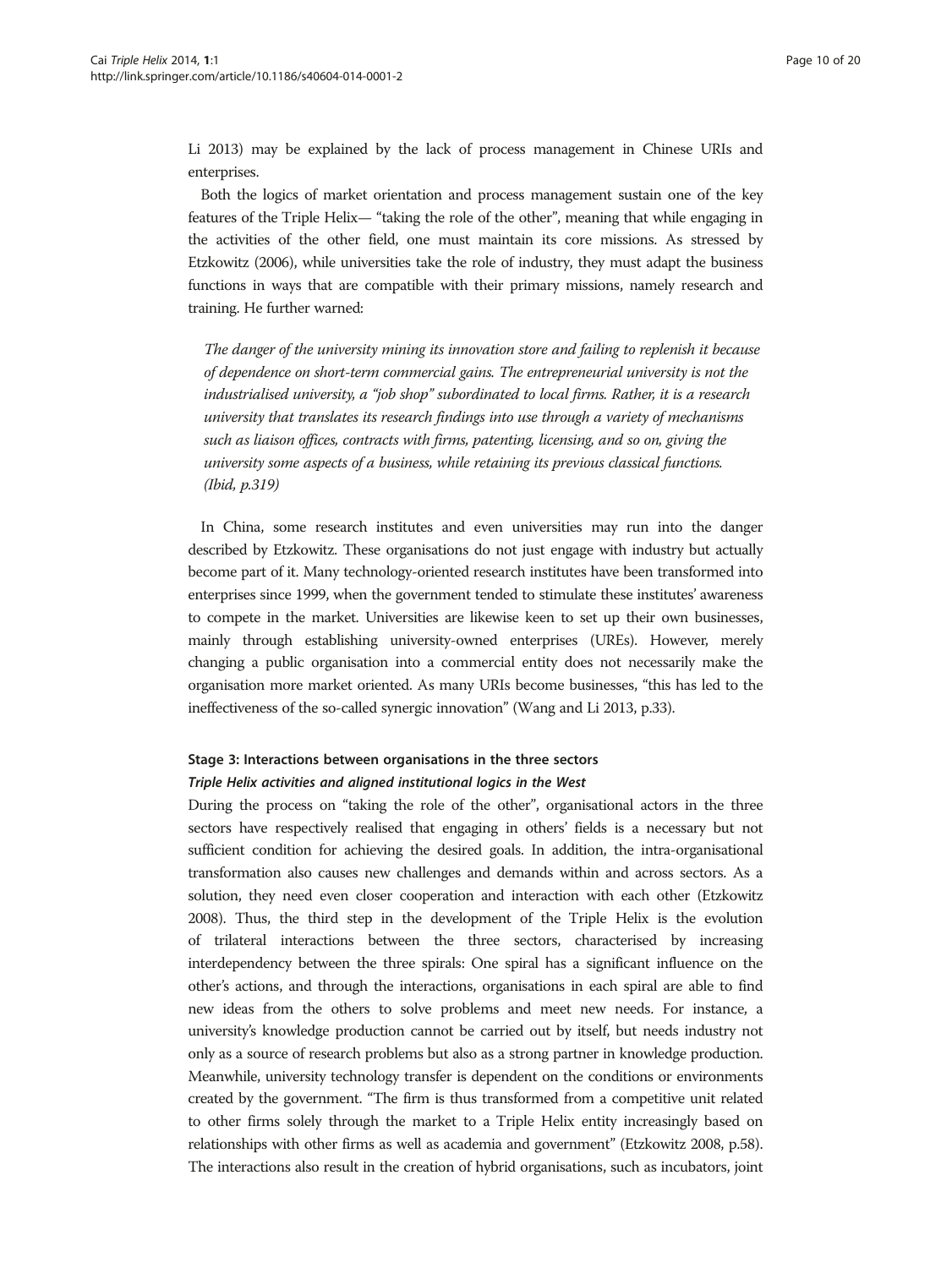research centres, science parks, etc. With respect to the third stage, the key institutional logics in Western society are 1) legal protection of intellectual property (IP) and 2) civil society.

The most crucial development in Triple Helix inter-organisational relations is the cooperation and interaction between university and industry, founded on trust between the two parties. The trust is guaranteed by a mature institutional context for IP protection. For instance, the technology transfer between university and industry in the USA has only developed at a fast pace since the 1980 Bayh-Dole Act. As required by law, universities are able to retain ownership of inventions made on federally funded research. Thus a firm that engages in productising an invention patented by a university can hold an exclusive license once this is granted by the university.

According to Etzkowitz [\(2008\)](#page-17-0), effective interaction between the three spirals is also subject to broad social participation, including both top-down and bottom-up initiatives. As such, the Triple Helix model can be best developed in a civil society, which allows free mobilisation and organisation, debate and initiatives, and hence encourages diverse sources of innovation. He further implies that successful Triple Helix operation is not coordinated entirely by the state, but also depends on the commitment at the local level as well as the inputs of a variety of innovation actors. It has also been argued elsewhere that as policies related to innovation systems are often confronted with issues that are both complex and controversial, one attempt to deal with such a complex problem is thus via citizen involvement (Griessler [2012](#page-17-0)).

Etzkowitz's position is consistent with the ideas of Quadruple Helix (Carayannis and Campbell [2009](#page-17-0)) in which society or the public is added as the fourth helix, but Leydesdorff and Etzkowitz [\(2003\)](#page-18-0) do not consider the necessity of transforming the Triple Helix to Quadruple Helix by arguing that civil society or the public is the institutional foundation in which the Triple Helix has evolved. Although civil society is characterised by its alleged independence from the state (Perry and Fuller [1991](#page-18-0)), it cannot live without the state. Neither can it exist without reference to a market dominated by private actors. Rather, it serves as a buffer zone between the control of authorities and private initiatives (Seppälä [1992\)](#page-18-0) and thus facilitates both top-down governance and grassroots initiatives to best interact and engage with each other in innovation processes (Carayannis and Campbell [2012\)](#page-17-0).

#### The logic of IP protection and its impact in the Triple Helix development in China

China introduced IP legislation as early as 1950, and the Chinese IP laws have been developed more in line with international standards since the 1980s. Meanwhile, there has been a growing awareness that IP protection is a precondition for both China's domestic technology development and its access to advanced technologies from the developed countries. However, the problem in China is the inadequate reinforcement of the IP laws (Wang [2004](#page-19-0)). This results in a lack of trust between knowledge production and knowledge application organisations for developing effective and reciprocal cooperation relationships (Wang [2011\)](#page-19-0). Therefore, universities feel it is safe and easy to commercialise the technology in their own circle (Xue and Zhou [2011\)](#page-19-0). For this reason, particularly in the 1990s and early 2000s, universities primarily transformed their research outputs into market products through university-owned enterprises (UREs) rather than going through a long and complicated negotiating process with other enterprises (Eun et al. [2006\)](#page-17-0). In Western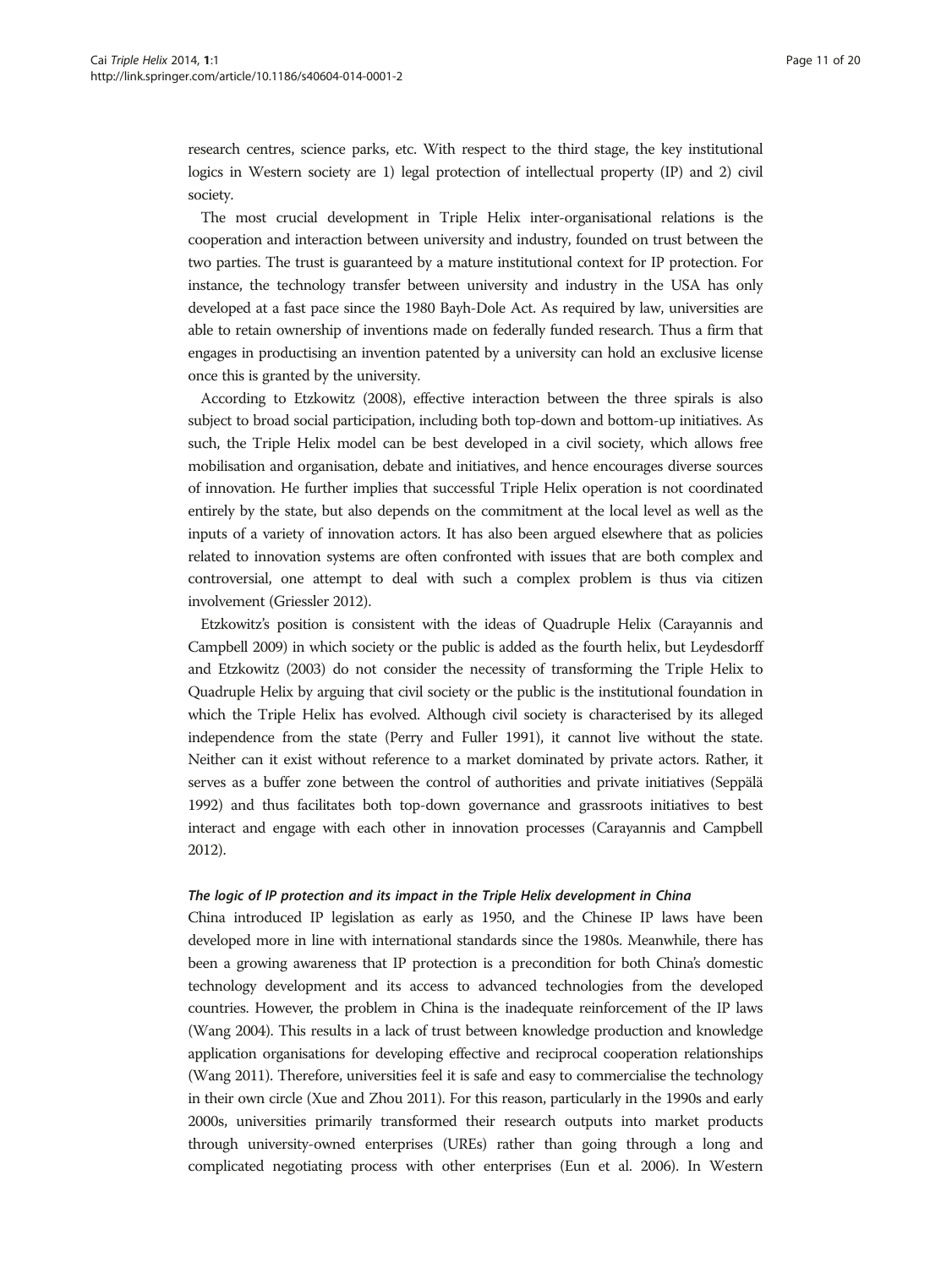countries, establishing spin-offs is an interplay of academic entrepreneurs, parent organisations and venture investors. Chinese UREs try to perform all three roles at once, integrating several stages of the research, development and commercialisation process into one organisational entity (Kroll and Liefner [2008\)](#page-18-0).

While all these problems are undeniable, IP protection in China has recently improved at a faster pace than ever, as evidenced by the surge in the number of China's patents (Hu and Jefferson [2009\)](#page-17-0), the growth of foreign direct investment (Awokuse and Yin [2010b\)](#page-16-0) and imports of technology-intensive products (Awokuse and Yin [2010a\)](#page-16-0). Also, URE has declined recently, and has been replaced by other forms of university-industry links, such as collaborative research between universities and firms, education and training, information exchange between universities and firms, academic research, transferring proprietary technology (patent licensing), university science parks and spin-off companies (Eun [2009\)](#page-17-0). In addition, many Western companies have learnt how to protect their R&D operations by themselves in the Chinese environment (Zhao [2006;](#page-19-0) Keupp et al. [2009](#page-18-0)).

#### The logic of civil society and its impact on the Triple Helix development in China

Civil society is a Western concept. When it comes to how civil society has developed in China there are mixed views and contradictory evidence, but it can be generally concluded that a civil society is emerging but slowly and in a different way from that in the West (Chamberlain [1993\)](#page-17-0). What is relevant for understanding the Triple Helix development is that there are no functional mechanisms that could mediate between top-down control and bottom-up initiatives. For instance, in their study, Wu and Gong [\(2012\)](#page-19-0) reported how a bottom-up innovation was blocked by the top-town control of local authorities. The authors called for China to adopt a "co-production approach" as commonly used in European countries, which sees ordinary people as resources and contributors in social and economic development, rather than as passive service recipients.

So far Chinese economic reforms and well as the development of national innovation systems have come from top-down initiatives. To encourage university and industry cooperation, the central government has invested heavily in national science parks and national R&D programmes. In a situation where there is less trust between academia and industry sectors, such an approach is practically useful especial for national priority projects. Yet, "it can also waste resources to generate prestige-driven flops" (Someren and Someren-Wang [2013,](#page-18-0) p.31) and "may fail to ensure adequate resources for emerging technologies" (WIPO [2007,](#page-19-0) p.15).

The Chinese government does realise the need to stimulate bottom-up initiatives, but lacks of effective policy measures. Due to the absence of civil society logics and effective mechanism to coordinate between top-down and bottom-up initiatives, the development paths for bottom-up initiatives may be diversified and unpredictable, depending on the decisions of some key bureaucrats and particular local conditions. For instance, Cai and Liu [\(2014\)](#page-17-0) identify a new path of Triple Helix development in the case study of the Tongi Creative Centre, labelled the "delayed government-led mode", representing a different pattern than any of the three models described in the classic Triple Helix literature (Etzkowitz [2002](#page-17-0); Etzkowitz and Leydesdorff [2000](#page-17-0)) or particularly the statist model deemed by Etzkowitz et al. ([2007a](#page-17-0)) as the case in China.

In the initial stage, the interactions between Tongji University and the surrounding industry (mainly the university's spin-off companies) in the cluster were spontaneous and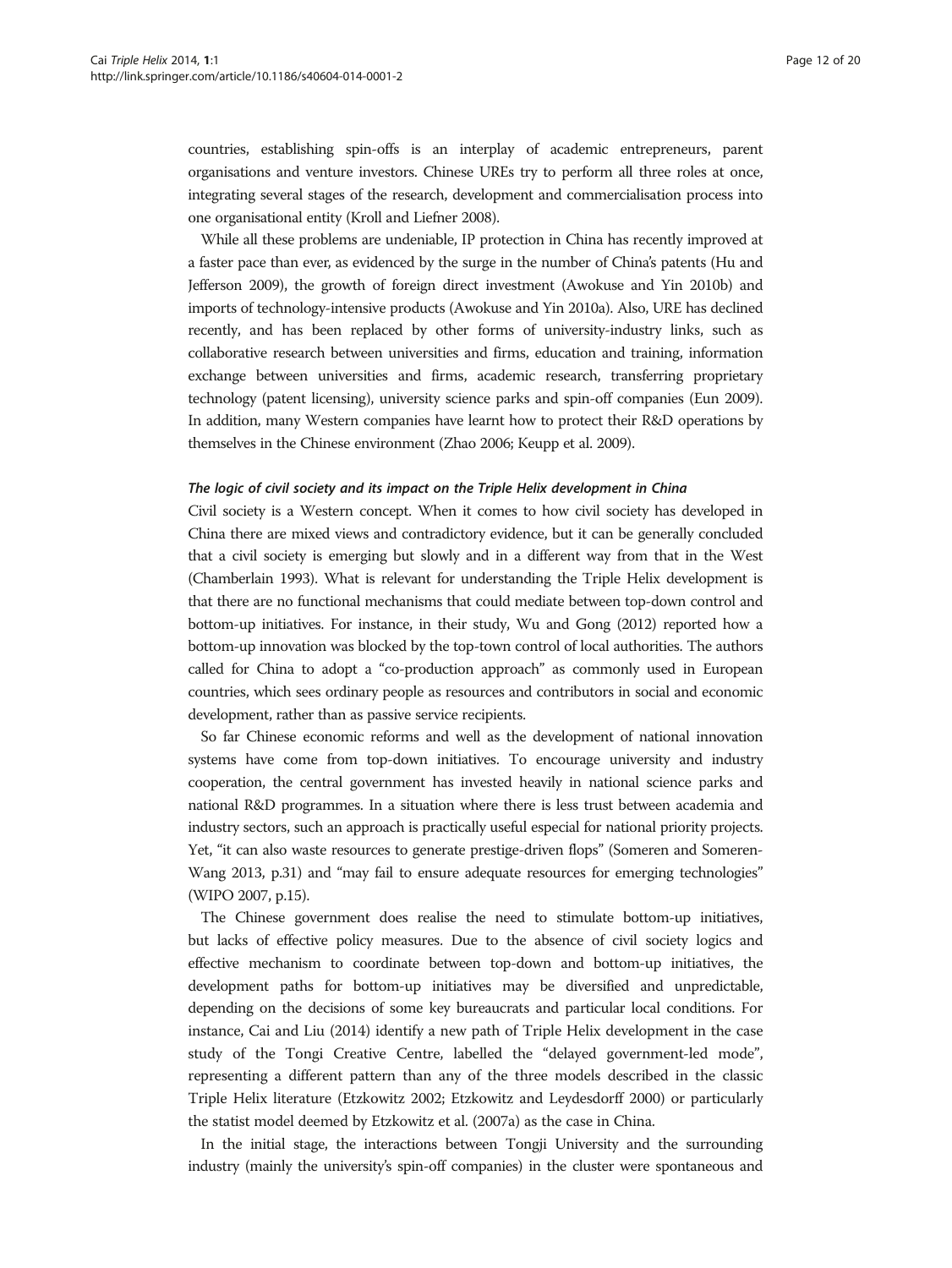there was no interference from any levels of governments. While the cluster of these companies grew very fast, it gradually got special attention from the Yangpu district government where the Tongji University was located. Then the cluster entered into the second development stage, in which the relations between university, industry and (district) government closely resemble the "ideal" Triple Helix mode. Here, the district government came into the picture as a partner, performing its role through "reflective control" (Etzkowitz and Leydesdorff [2000](#page-17-0)). The local government poured financial resources to promote the cluster's development and also matched supportive policies. In the last stage, the Shanghai municipal government and the central government got involved and took control of the overall development of the cluster. Especially, the central government played an important role in integrating the university into the national innovation system, e.g. in building cross-regional linkages among the university, industry and local government and in maximising the intangible capital of the cluster through a number of influential programmes. Although the district government is still there, its role is on the one hand outweighed by the municipal and central governments and on the other hand has been transformed to be more encompassing. Such process is illustrated in Figure 1.

# Stage 4: Institutionalisation of the Triple Helix model

# Triple Helix activities and aligned institutional logics in the West

The final stage is the institutionalisation of the Triple Helix, meaning that the concept together with its associated activities has become a set of routines or practices that are being reproduced over time and tend to serve as a cognitive framework structuring the actions of key actors, such as academia, industry and government. To facilitate the institutionalisation process, two institutional logics are important, namely 1) the market competition environment and 2) democracy in policymaking. Both are important in the process of collective sense-making and belief shaping.

The institutionalisation of the Triple Helix may take many rounds of revisions and adjustments based on feedback of the participants. The importance of feedback loops in the evolution of the Triple Helix has been pointed out by Viale and Pozzali [\(2010](#page-19-0)): When a government tries to promote university and industry cooperation by introducing financial incentives for relevant participants, the effect is determined by either positive or negative feedback generated by the incentives' impact on relevant actors' behaviour; While negative feedback tends to produce resistance to change and leads to inertia, positive feedback breaks

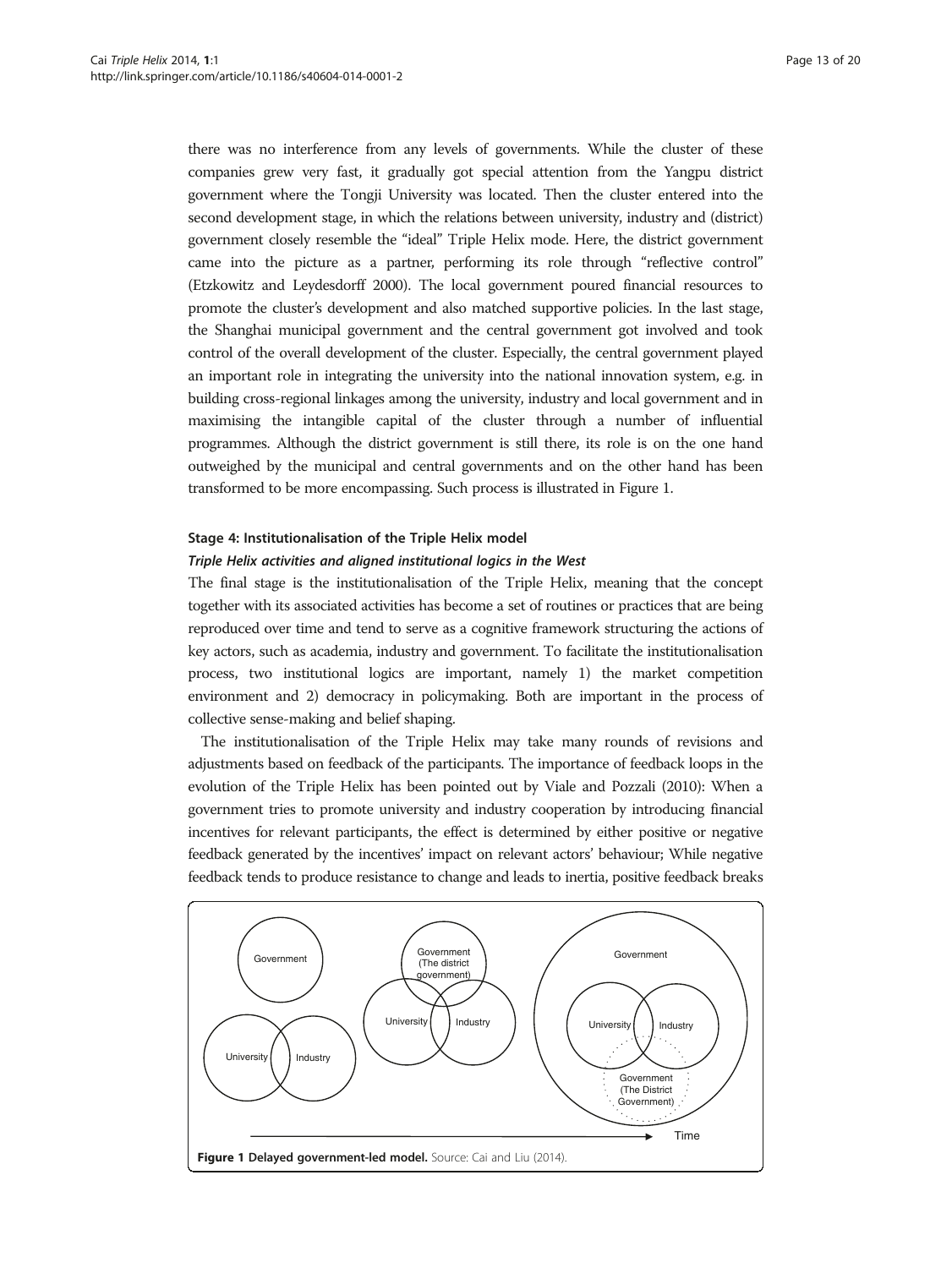the stability of the status quo and catalyses change. Thus, the Triple Helix is likely to develop in competitive market systems, where feedback mechanisms are well developed.

To effectively establish the feedback from participants in the policy-making process also requires a political system in which social groups and individuals who are involved in and affected by a policy programme have a chance to influence the policymaking. As noted by Carayannis and Campbell [\(2012,](#page-17-0) p.3): "democracy shapes and drives government, academic, and industrial policies and practices and where a proper calibration of the issues addressed and the frequency modulation of the feedback received via [a democratic action] allows for higher order learning to impart intelligence and enact wisdom in choices and initiatives".

#### The logic of market competition and its impact on the Triple Helix development in China

In China there is severe market competition, but competition mechanisms are not well developed. The market competition in China can be seen from two perspectives. First, there is a strong cross-regional competition originally driven by China's transition to capitalism (Li et al. [2000\)](#page-18-0), illustrated by the "local official promotion tournament" as mentioned early in Section "The logic of market competition and its impact on the Triple Helix development in China". Second, there is unfair market competition between SOEs and private firms. This is because the SOEs have privileged access to business opportunities and key resources to exploit the opportunities. As documented in the report by the World Bank and Development Research Centre of the State Council of China ([2013\)](#page-19-0), SOEs have a close connection with the Chinese government by which the Chinese economy is controlled, occupy pillar industries where the entry threshold for private firms is extremely high in practice, and enjoy preferential access to finance and other important inputs. Hopefully such situations are going to change. In the Resolution concerning Some Major Issues in Comprehensively Deepening Reform issued by the Central Committee of the Chinese Communist Party [\(2013\)](#page-18-0), a key message is to strengthen the role of market in allocating resources to intensify economic structural reform, e.g. by putting private firms on an equal basis to compete with SOEs in the marketplace.

While the further changes remain to be seen, currently it has been commonly acknowledged that market competition insufficiency has limited the innovation capability of Chinese enterprises (World Bank and Development Research Centre of the State Council of China [2013;](#page-19-0) Wang and Li [2013](#page-19-0)). Either being too easy or too hard to gain the necessary resources would demotivate the enterprises to engage with innovation. More importantly, due to the lack of mature market competition mechanisms, it is unlikely to develop healthy feedback loops for institutionalising the Triple Helix model.

#### The logic of democracy in policymaking and its impact on the Triple Helix development

Neither are the feedback loops supported by the policymaking system in China. The nature of the policymaking process in China differs from case to case. As Yuan Zhenguo pointed out, "in terms of educational policy-making process, there is no obvious model and given procedure to go by" (Yuan [2000,](#page-19-0) p.174). Some policies are based on policymakers' occasional discoveries or subjective decisions; other policies are determined by irrational factors such as policy makers' interests or even personalities (Yuan [1996\)](#page-19-0). However, China is now trying to change its political system, though the pace is slow. Some progress can be seen in the process of preparing the Outline for Medium and Long-term Education Reform and Development (2010–2020), where there was a dramatic increase in the use of social participation in the document drafting processes. Not only were hundreds of experts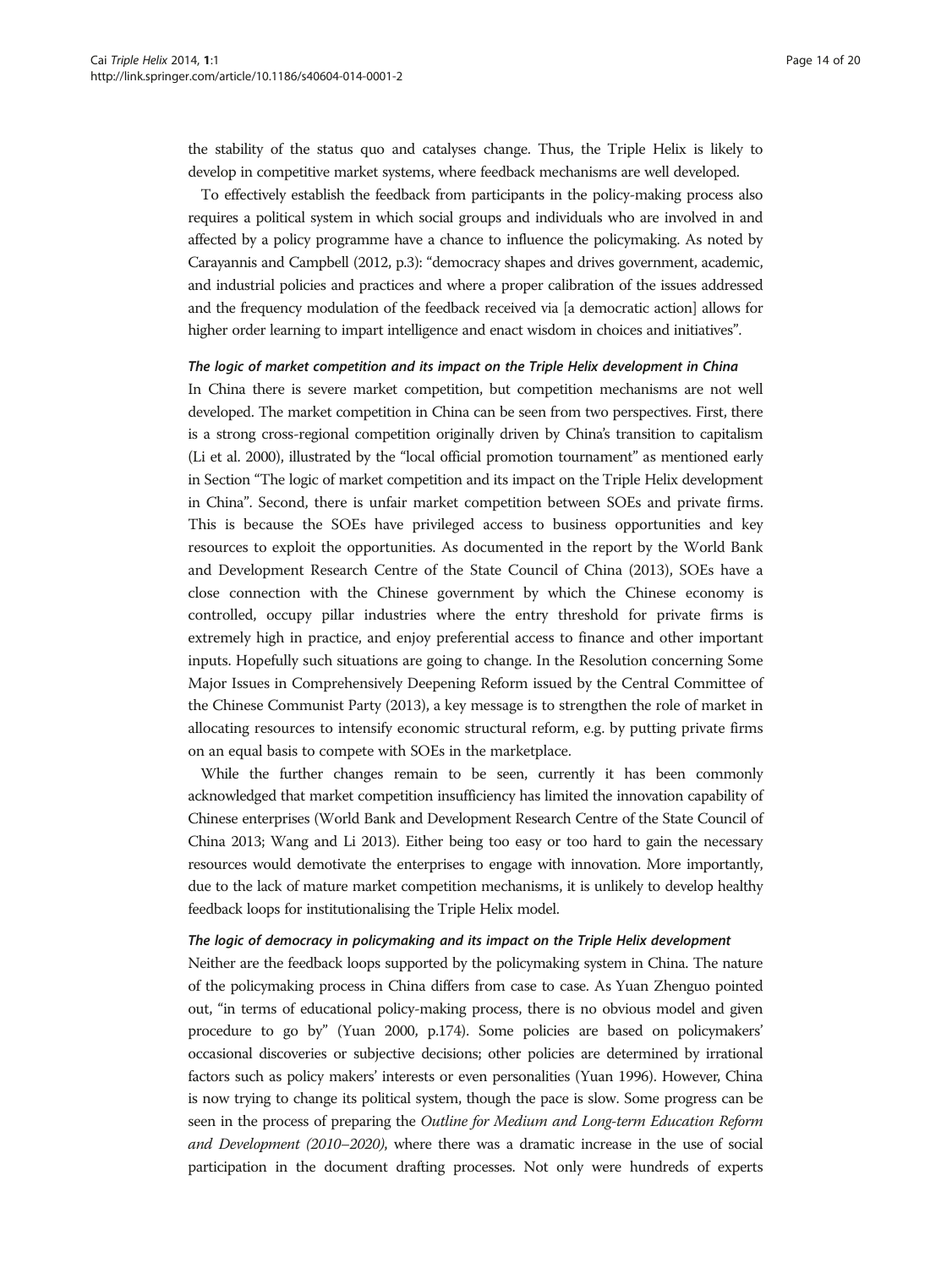involved in the policymaking process, but the opinions of society were openly collected (Cai [2011\)](#page-17-0). Nevertheless, there is no institutional guarantee of democracy in policymaking.

Many studies on Chinese innovation systems (Wang and Li [2013](#page-19-0); Wang and Zhou [2008](#page-19-0); Liu and White [2001](#page-18-0)), Triple Helix (Xue and Zhou [2011;](#page-19-0) Zhang et al. [2013](#page-19-0); Zhou and Peng [2008\)](#page-19-0) and university and industry linkages (Chen [2012](#page-17-0); Liu and Jiang [2001;](#page-18-0) Eun et al. [2006](#page-17-0)) have pointed out a number of challenges in China and also provided policy recommendations. Although these studies have been published in a time span of more than a decade, the challenges and suggestions identified there are very similar. The major challenges include low degree of technology transfer between university and industry, weak IP protection, insufficient competition coordination for innovation, etc. The policy recommendations are all about measures to solve these problems and improve the institutional environment for innovation. This situation shows a problem in the policymaking process: feedback can hardly be assimilated by policymakers.

# Conclusions

The Triple Helix model not only serves as a framework for understanding relationships and interactions between key actors in Chinese innovation systems, but has also become salient in Chinese national industrial and science and technology policies. However, what remains unknown in the existing studies is how well the Triple Helix relationships have been developed and what affects the development of the Triple Helix interactions (Wang et al. [2013\)](#page-19-0). To better understand these issues, this study identified some key institutional logics in the Chinese context and discussed their impact on the development of Triple Helix in China.

The study indicates that although Chinese economic reforms have changed the policy environment in a direction that may facilitate the implementation of the Triple Helix model in China, some institutional logics at work may shape its development in a different way as seen in the West. The institutional logics that are gradually coming closer to those of the West include: 1) beliefs in technology innovation as a key to economic growth, 2) market orientation, 3) IPR protection, and 4) market competition. The other three institutional logics, namely 1) process management, 2) civil society, and 3) democracy in policymaking, aligned with the Triple Helix activities in the West are largely absent in China. The counterparts of these logics in China are deeply rooted in the Chinese traditions and political system, and are likely to persist in the foreseeable future.

The contribution of this study to the literature on the Triple Helix, particularly in the context of China, is three-fold. First, the study has primarily proved the relevance of an analytical framework developed by Cai [\(2013](#page-17-0)) on the context-effect of Triple Helix on non-Western countries. It shows that the seven dimensions for understanding the institutional logics aligned with Triple Helix activities in Western countries serve a relevant tool for understanding the institutional logics in China. As the study is strictly guided by the framework, however, whether there are other institutional logics that are beyond the seven dimensions, but affect the Triple Helix development in China, remains for future research to find out.

Second, with the understanding of institutional logics in China based on the study, one may better explain the reasons behind the problems in the development of Chinese innovation systems. A number of scholars (Wang and Li [2013;](#page-19-0) Liu and Jiang [2001](#page-18-0); Liu and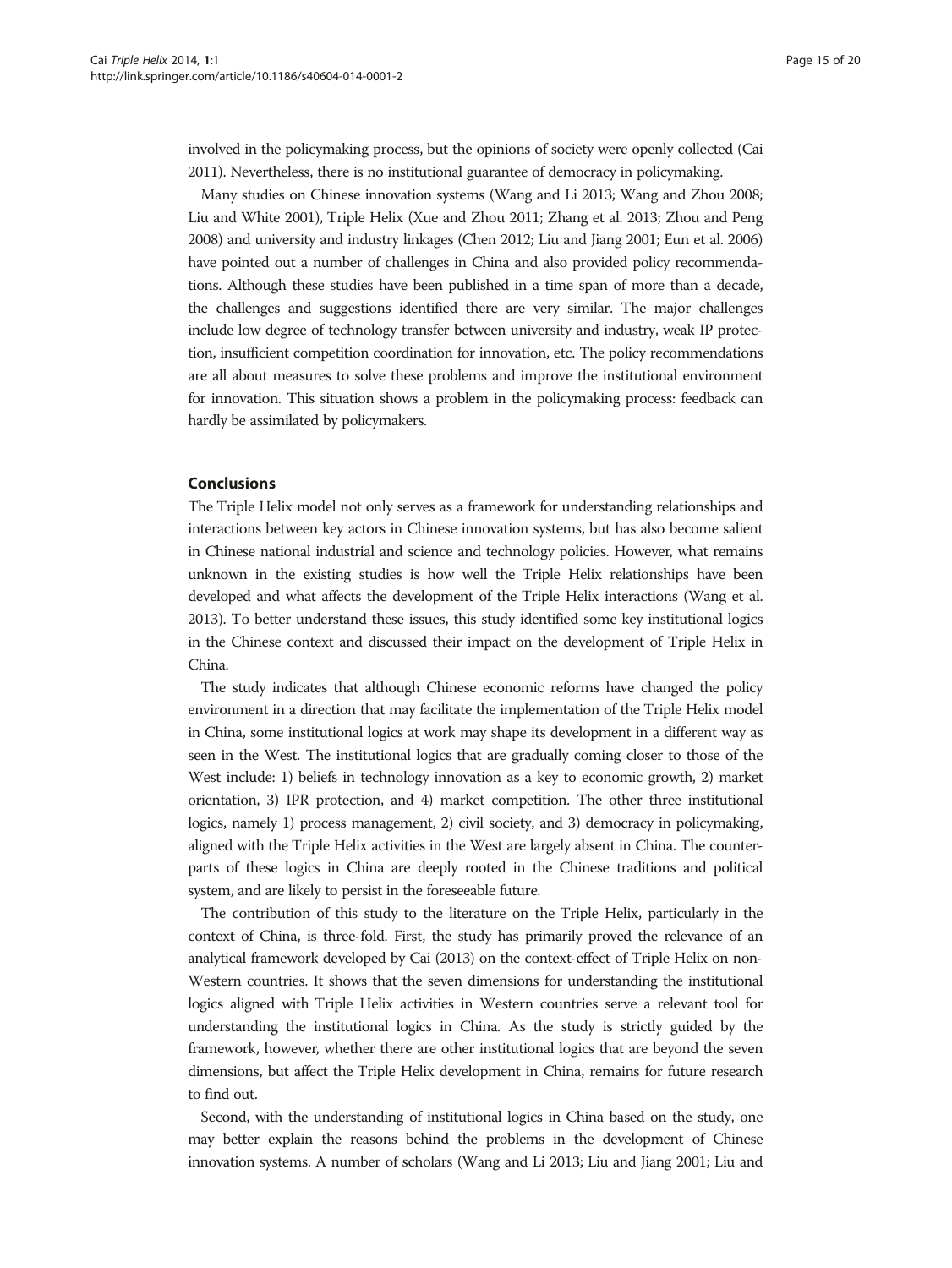White [2001](#page-18-0)) attribute the problems in Chinese innovation systems to China's institutional environment, but none of them has detailed what the Chinese context is. This study is a pioneer in decomposing the abstract concept of Chinese context into a set of institutional logics with respect to Triple Helix development. This offers the opportunity to make a more accurate diagnosis of what institutional elements of the Chinese context cause what problems. Thus, more pertinent policy recommendations can be expected. This will necessitate further in-depth analyses. Although this study addresses a number of "common" institutional logics in China, the situations may differ from one region to another. Therefore more detailed analysis must focus on regional levels.

Third, the institutional logics perspective and especially the mapping of institutional logics in China may provide a normative framework for designing Chinese innovation policies, e.g. its own Triple Helix models. To this end, a variety of models of interaction between university, industry and government at both national and regional levels needs to be examined. The empirical information gathered from these practices will be used to make two kinds of analysis: what institutional logics impede the implementation of the Triple Helix model in China? And what models of university-industry-government interactions best suit China's institutional environment.

The investigation of the first question is mainly to achieve a better understanding of how to plan institutional changes. Developing an innovation system is not merely about how to manipulate the relations of academia, industry and government for technology innovation, but is also a matter of adjusting the institutional environment or institutional innovation. Therefore, to successfully construct China as an innovative country it is about how China can manage institutional changes. Designing and making institutional changes is very complex and complicated. Among many other things, the starting point is to know what needs to change and how possibly to achieve this. In this regard, few studies and discussions exist in China. This study is indeed an attempt in that direction, but is rather preliminary.

The study of the second question might be more relevant to Chinese innovation policymaking. Given that some institutional logics are unlikely to undergo significant change in the near future, it is more relevant to think how to be effective within the current institutional constraints. As claimed by Friedland and Alford [\(1991\)](#page-17-0), the contradictions inherent in the differentiated set of institutional logics provide individuals, groups and organisations with cultural resources for change. In this light, Liu and White [\(2001](#page-18-0)) further argued that when China develops its national innovation system, the differences in the initial conditions between China and the West are not the barriers to change but rather a basis on which to create a new system. In other words, China should try to be innovative in developing its own Triple Helix models, instead of simply adopting the one that has proven successful in the West. Actually, the experience of Tongji Creative Cluster in Shanghai has already demonstrated successful models, for instance the one, called "delayed government-led model" proposed by Cai and Liu [\(2014](#page-17-0)), but it would be useful to analyse more cases with institutional logics thinking in mind. Nevertheless, some ideas concerning an indigenous Chinese Triple Helix model can be speculated.

Given the Chinese context, particularly the political system, it is inevitable that the State has a central role in the innovation processes. Especially for profound industrial projects, it would be difficult to achieve the desired goals without the central control and coordination of the state. In spite of such fact, a statist model is not necessarily the only option, though it is more or less the case in the national innovation system in China. As China is huge and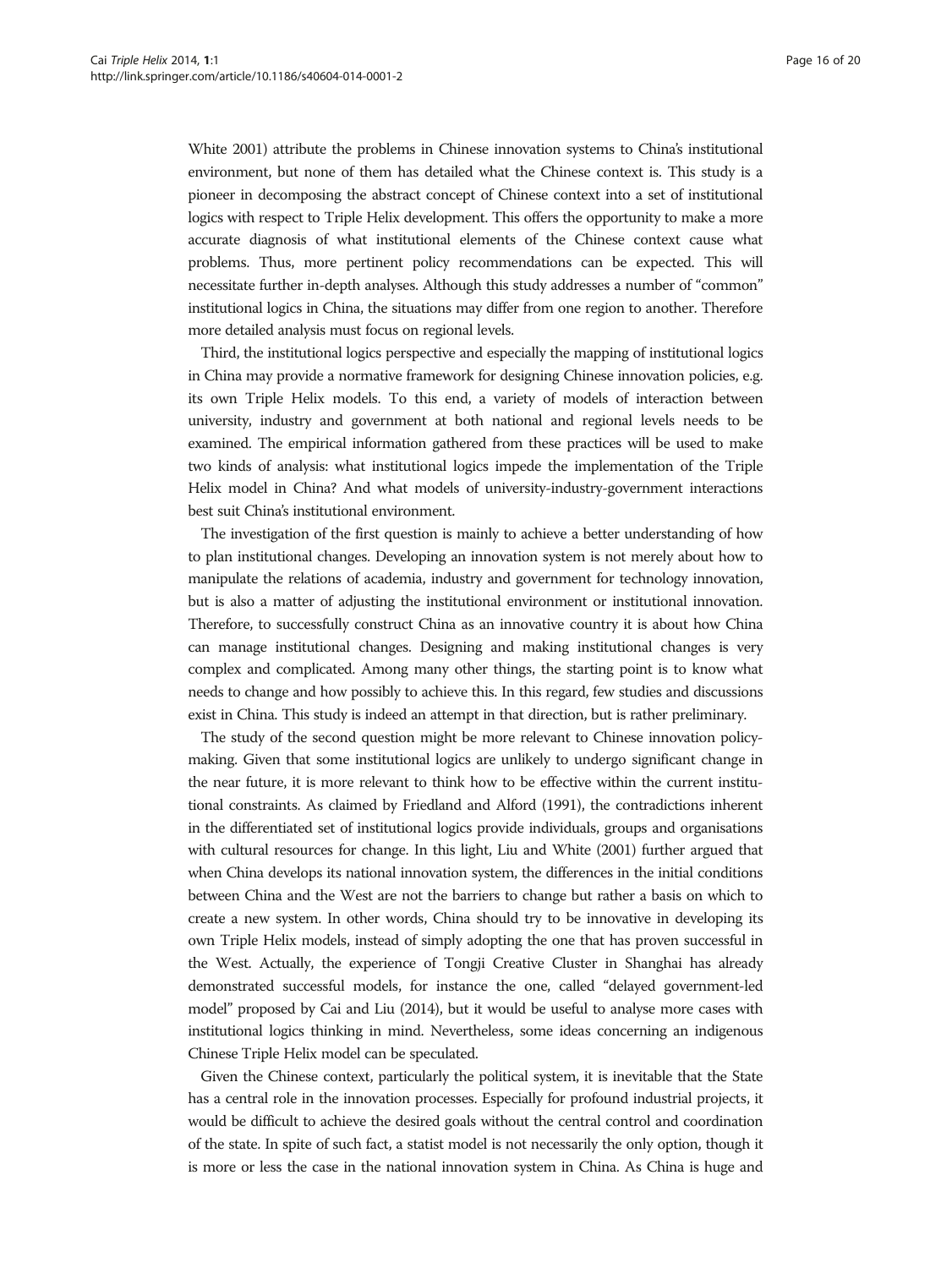<span id="page-16-0"></span>diverse, it has been argued that provinces are the basic units for developing innovation systems in China (Chen and Guan [2011\)](#page-17-0). The specific Triple Helix models for innovation may differ across regions, depending on local economic development conditions. Among those, the most successful ones must properly handle two issues: one is about the IP protection when it comes to the technology transfer from academia to industry and the other is about how to promote bottom-up initiatives. While China is still striving for building up effective IP protection system, in the current situation the companies that more effectively participated in Triple Helix interactions are the university spin-off enterprises and the firms in science parks. In a situation where there is less trust between academia and industry due to the weak protection of intellectual rights in China, establishing national science parks coordinated by the State is practically useful, especially for national priority projects.

It has been criticised that the main problem in China's innovation system development is the lack of functional mechanism mediating between top-down and bottom-up initiatives (Gu and Lundvall [2006](#page-17-0); Etzkowitz et al. [2007b](#page-17-0); Etzkowitz [2008\)](#page-17-0). The Chinese government does realise the need to stimulate bottom-up initiatives, but lacks effective policy measures. In the Chinese context, it may be safe to say that bottom-up initiatives from universities and university spin-offs are more likely to be taken by regional governments, which have no administrative power over the universities. For instance, in the case of Tongji Creative Cluster where the Tongji university' and its spin-offs' bottom up initiatives are integrated into the district government's economic development planning, the university is under the joint jurisdiction of both the central government and the Shanghai Municipal Government. Within such an administrative framework, it is actually impossible for the district government to exercise much stronger control over the university or the university's engagement with the surrounding society. Therefore, the interaction and cooperation between the university and local government are on equal basis (Cai and Liu [2014\)](#page-17-0). Such story also denotes that to best combine top-down and bottom-up initiatives, Chinese universities must be more independent from the government.

#### Additional file

[Additional file 1:](http://www.biomedcentral.com/content/supplementary/40604_2014_1_MOESM1_ESM.docx) Multilingual abstracts in the six official working languages of the United Nations.

#### Competing interests

The author declares that he has no competing interests.

#### Acknowledgement

Paper submitted to the inaugural issue of the "Triple Helix".

#### Received: 17 January 2014 Accepted: 25 March 2014 Published online: 10 July 2014

#### References

Awokuse TO, Yin H (2010a) Does Stronger Intellectual Property Rights Protection Induce More Bilateral Trade? Evidence from China's Imports. World Development 38(8):1094–1104, doi:http://dx.doi.org/10.1016/j.worlddev.2009.12.016

Awokuse TO, Yin H (2010b) Intellectual property rights protection and the surge in FDI in China. Journal of Comparative Economics 38(2):217–224

Balzat M, Hanusch H (2004) Recent trends in the research on national innovation systems. Journal of Evolutionary Economics 14(2):197–210

Bathgate I, Omar M, Nwankwo S, Zhang Y (2006) Transition to a market orientation in China: preliminary evidence. Marketing Intelligence & Planning 24(4):322–346

Benner MJ, Tushman M (2002) Process Management and Technological Innovation: A Longitudinal Study of the Photography and Paint Industries. Administrative Science Quarterly 47:676–706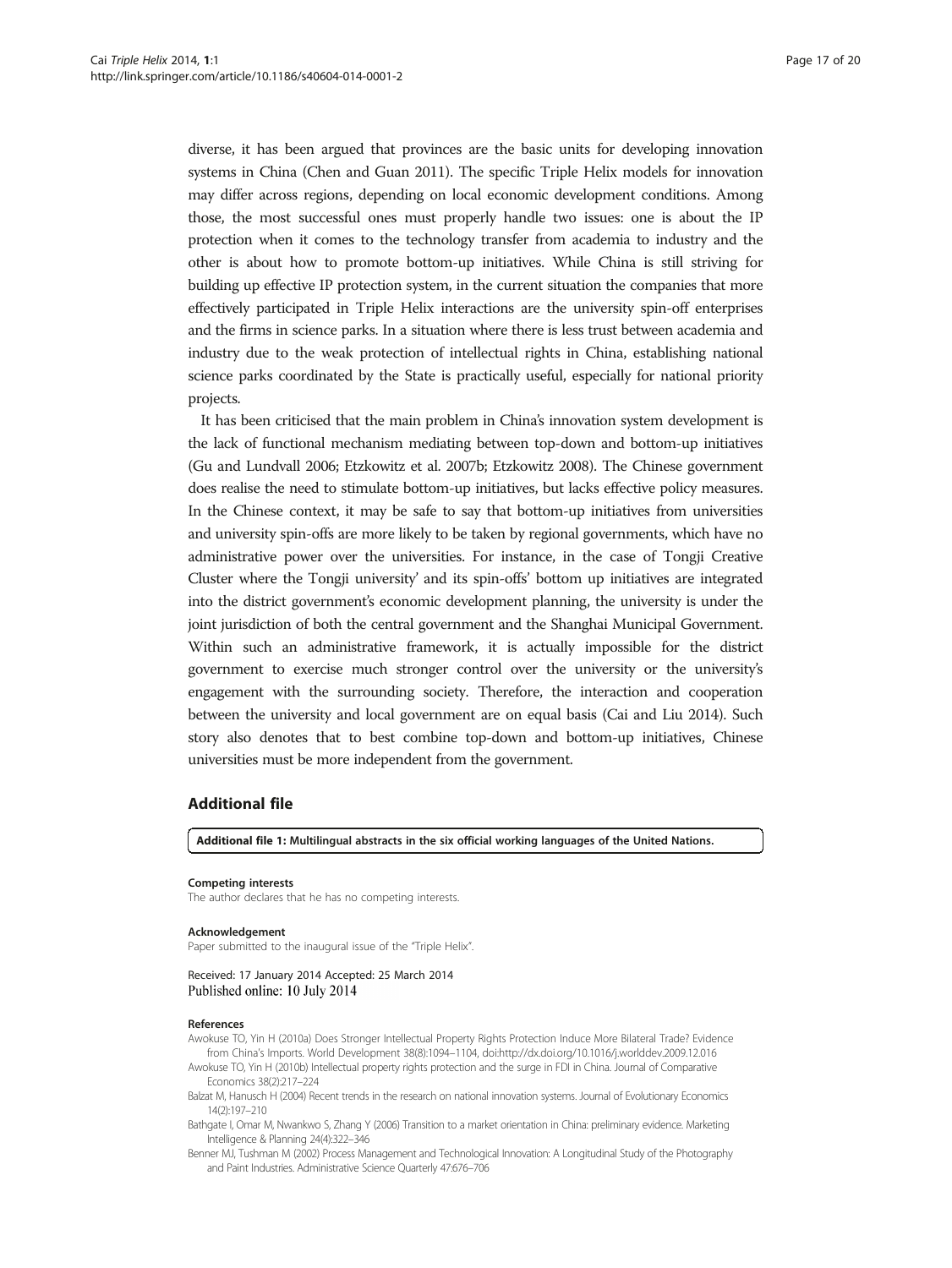<span id="page-17-0"></span>Bernasconi A (2005) University entrepreneurship in a developing country: The case of the P. Universidad Católica de Chile, 1985–2000. Higher Education 50(2):247–274, doi:10.1007/s10734-004-6353-1

- Cai Y (2011) Chinese higher education reforms and tendencies: Implications for Norwegian higher education in cooperating with China. In: Pettersen KG (ed) SIU Report Norway, Norwegian Centre for International Cooperation in Education (SIU). 4: 1–69
- Cai Y (2013) Enhancing context sensitivity of the Triple Helix model: An institutional logics perspective. The Triple Helix XI International Conference, London
- Cai Y, Liu C (2014) The roles of universities in fostering knowledge-intensive clusters in Chinese regional innovation systems. Science and Public Policy: 1–15. doi:10.1093/scipol/scu018
- Cao Z (2010) Control Land for economic growth: regional competition and local governments' control over land in China, SLD Working Paper 2010 (3). School on Local Development, University of TRENTO, Trento
- Carayannis EG, Campbell DFJ (2009) "Mode 3" and "Quadruple helix": toward a 21st century fractal innovation ecosystem. International Journal of Technology Management 36:201–234
- Carayannis EG, Campbell DFJ (2012) Mode 3 Knowledge Production in Quadruple Helix Innovation Systems: Twentyfirst-Century Democracy, Innovation, and Entrepreneurship for Development, vol 7, SpringerBriefs in Busines. Springer, doi:10.1007/978-1-4614-2062-0\_1
- Cefis E, Marsili O (2003) Survivor: The Role of Innovation in Firms' Surviva. In: Tjalling C (ed) Discussion Paper Series 03–18. Utrecht School of Economics. Koopmans Research Institute
- Chamberlain HB (1993) On the Search for Civil Society in China. Modern China 19(2):199–215, doi:10.2307/189380 Chen X (2008) Chinese Enterprises to Survive Global Financial Crisis with Innovation & Structural Reform., CRI News, 17 December 2013.<http://english.cri.cn/4026/2008/11/27/1901s427548.htm>
- Chen S-Y (2012) Contributing knowledge and knowledge workers: the role of Chinese universities in the knowledge economy. London Review of Education 10(1):101–112, doi:10.1080/14748460.2012.659062
- Chen K, Guan J (2011) Mapping the functionality of China's regional innovation systems: A structural approach. China Economic Review 22(1):11–27, doi:10.1016/j.chieco.2010.08.002
- Cooke P (2005) Regionally asymmetric knowledge capabilities and open innovation: Exploring 'Globalisation 2'—A new model of industry organisation. Research Policy 34(8):1128–1149, doi:10.1016/j.respol.2004.12.005
- Denzin NK, Lincoln YS (2003) Introduction: The Discipline and Practice of Qualitative Research. In: Denzin NK, Lincoln YS (eds) Collecting and Interpreting Qualitative Materials. SAGE Publications, Thousand Oaks, London, New Delhi, pp 1–45 Edquist C (ed) (1997) Systems of innovation: technologies, institutions and organizations. Printer, London
- Etzkowitz H (2002) The triple helix of university-industry-government: Implications for Policy and Evaluation, Working Paper 2002.11. Science Policy Institute, Sweden
- Etzkowitz H (2006) The new visible hand: an assisted linear model of science and innovation policy. Science & Public Policy (SPP) 33(5):310–320
- Etzkowitz H (2008) The triple helix: university-industry-government innovation in action. Routledge, New York; London Etzkowitz H, Leydesdorff L (1995) The Triple Helix–-University-Industry-Government Relations: A Laboratory for Knowledge-Based Economic Development. EASST Review 14:14–19
- Etzkowitz H, Leydesdorff L (eds) (1997) Universities and the global knowledge economy: a triple helix of universityindustry-government relations. Printer, London
- Etzkowitz H, Leydesdorff L (2000) The dynamics of innovation: from National Systems and "Mode 2" to a Triple Helix of university-industry-government relations. Research Policy 29(2):109–123, doi:10.1016/S0048-7333(99)00055-4
- Etzkowitz H, Zhou C (2006) Triple Helix twins: innovation and sustainability. Science and Public Policy 33(1):77–83 Etzkowitz H, Dzisah J, Ranga M, Zhou C (2007a) The triple helix model of innovation. Tech Monitor 24(1):14–23
- Etzkowitz H, Dzisah J, Ranga M, Zhou C (2007b) University–industry–government interaction: the triple helix model for innovation. Asia Pacific Tech Monitor 24(1):14–23
- Eun J-H (2009) China's Horizontal University-Industry Linkage: Where From and Where To. Seoul Journal of Economics 22(4):445–466
- Eun J-H, Lee K, Wu G (2006) Explaining the "University-run enterprises" in China: A theoretical framework for universityindustry relationship in developing countries and its application to China. Research Policy 35(9):1329–1346, doi:10.1016/j.respol.2006.05.008
- Friedland R, Alford RR (1991) Bringing society back in: Symbols, practices, and institutional contradictions. In: Powell WW, DiMaggio P (eds) The New institutionalism in organizational analysis. University of Chicago Press, Chicago, pp 232–263
- Griessler E (2012) One size fits all? On the institutionalization of participatory technology assessment and its interconnection with national ways of policy-making: the cases of Switzerland and Austria. Poiesis Prax 9(1–2):61–80, doi:10.1007/s10202-012-0120-7
- Gu S (1998) China's Industrial Technology: Market Reform and Organisational Change Routledge. , London; New York
- Gu S, Lundvall B-Å (2006) Policy learning as a key process in the transformation of the Chinese innovation systems. In: Lundvall B-Å, Intarakumnerd P, Vang J (eds) Asia's Innovation Systems in Transition. Edward Elgar, Cheltenham, UK; Northampton, MA, USA, pp 293–312
- Guan JC, Yam RCM, Tang EPY, Lau AKW (2009) Innovation strategy and performance during economic transition: Evidences in Beijing, China. Research Policy 38(5):802–812, doi:http://dx.doi.org/10.1016/j.respol.2008.12.009
- Guo Y (2010) Is China exploited by the West? CMP (China Midia Project).<http://cmp.hku.hk/2010/10/21/8201/>
- Harms R, Reschke CH, Kraus S, Fink M (2010) Antecedents of innovation and growth: analysing the impact of entrepreneurial orientation and goal-oriented management. International Journal of Technology Management 52 (1):135–152, doi:10.1504/IJTM.2010.035859
- Hu AG, Jefferson GH (2009) A great wall of patents: What is behind China's recent patent explosion? Journal of Development Economics 90(1):57–68, doi:http://dx.doi.org/10.1016/j.jdeveco.2008.11.004
- Hurley RF, Hult GTM (1998) Innovation, Market Orientation, and Organizational Learning: An Integration and Empirical Examination. Journal of Marketing 62(1):42–54
- Johnson RB, Onwuegbuzie AJ (2004) Mixed Methods Research: A Research Paradigm Whose Time Has Come. Educational Reseacher 33/7:14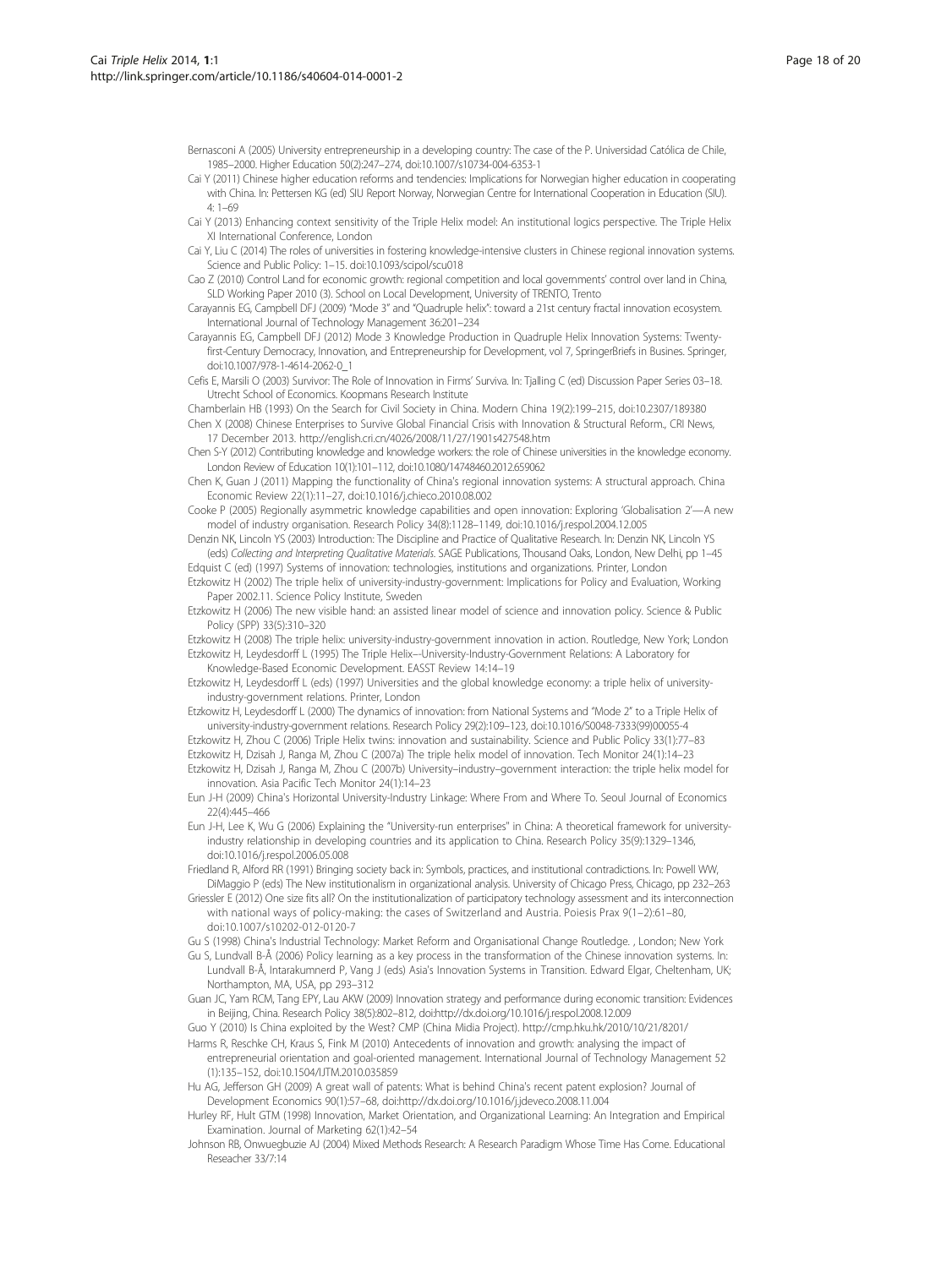<span id="page-18-0"></span>Kaynak E, Kara A (2004) Market orientation and organizational performance: A comparison of industrial versus consumer companies in mainland China using market orientation scale (MARKOR). Industrial Marketing Management 33(8):743–753, doi:http://dx.doi.org/10.1016/j.indmarman.2004.01.003

Keupp MM, Beckenbauer A, Gassmann O (2009) How managers protect intellectual property rights in China using de facto strategies. R&D Management 39(2):211–224, doi:10.1111/j.1467-9310.2009.00550.x

Kroll H, Liefner I (2008) Spin-off enterprises as a means of technology commercialisation in a transforming economy–Evidence from three universities in China. Technovation 28(5):298–313, doi:10.1016/j.technovation.2007.05.002

Kumaresan N, Miyazaki K (1999) An integrated network approach to systems of innovation–the case of robotics in Japan. Research Policy 28(6):563–585, doi: 10.1016/s0048-7333(98)00128-0

Lang X (2009) Lang Xianping' review: Who kills Chinese economy–the culture curse on Chinese (In Chinese). Oriental Publisher, Beijing

Leydesdorff L, Etzkowitz H (1998) The Triple Helix as a model for innovation studies. Science and Public Policy 25(3):195–203 Leydesdorff L, Etzkowitz H (2003) Can "The Public" Be Considered as a Fourth Helix in University-Industry-Government Relations? Report of the Fourth Triple Helix Conference. Science & Public Policy 30(1):55/61

Leydesdorff L, Meyer M (2003) The Triple Helix of university-industry-government relations. Scientometrics 58(2):191–203, doi:10.1023/a:1026276308287

Li S, Li S, Zhang W (2000) The Road to Capitalism: Competition and Institutional Change in China. J Comp Econ 28 (2):269–292, doi:http://dx.doi.org/10.1006/jcec.2000.1653

Liao S-H, Chang W-J, Wu C-C, Katrichis JM (2011) A survey of market orientation research (1995–2008). Industrial Marketing Management 40(2):301–310, doi:http://dx.doi.org/10.1016/j.indmarman.2010.09.003

Liu H, Jiang Y (2001) Technology transfer from higher education institutions to industry in China: nature and implications. Technovation 21(3):175–188, doi:10.1016/s0166-4972(00)00045-6

Liu X, White S (2001) Comparing innovation systems: a framework and application to China's transitional context. Research Policy 30(7):1091–1114, doi:10.1016/s0048-7333(00)00132-3

Liu SS, Luo X, Shi Y-Z (2003) Market-oriented organizations in an emerging economy: A study of missing links. Journal of Business Research 56(6):481–491, doi:http://dx.doi.org/10.1016/S0148-2963(01)00265-X

Lopperi K (2005) Soininen A Innovation and knowledge accumulation– an intellectual property rights perspective. The Sixth European Conference on Organizational Knowledge, Learning, and Capabilities, Bentley College, Waltham, Massachusetts, USA

Lundvall B-Å (1992) National systems of innovation: towards a theory of innovation and interactive learning. Pinter Publishers, London, New York

Marques JPC, Caraça JMG, Diz H (2006) How can university–industry–government interactions change the innovation scenario in Portugal?—the case of the University of Coimbra. Technovation 26(4):534–542, doi:10.1016/j.technovation.2005.04.005

Meyer JW, Rowan B (1977) Institutionalized organizations: formal structure as myths and ceremony. American Journal of Sociology 83(2):340–363

Mowery DC, Sampat BN (2004) Universities in National Innovation Systems. In: Fagerberg J, Mowery DC, Nelson RR (eds) The Oxford handbook of innovation. Oxford University Press, Oxford and New York, pp 209–239

Narver JC, Slater SF (1990) The effect of a market orientation on business profitability. Journal of Marketing 54(4):20–34 Nelson R (1993) National systems of innovation: a comparative study. Oxford University Press, Oxford

Newman I, Benz CR (1998) Qualitative-Quantitative Research Methodology: Exploring the Interactive Continuum. Southern Illinois University Press, Carbondale

OECD (1999) Managing National Innovation Systems. OECD, Paris

OECD (2007) OECD review of innovation policy: China (Synthesis reprot). OECD, Paris

Organization Department of the Central Committee of the Chinese Communist Party (2013) The notification about improving the performance evaluation of leaders' group and leaders of local party committee and government. Beijing, Organization Department of the Central Committee of the Chinese Communist Party

Perry E, Fuller EV (1991) China's long march to democracy. World Policy 4(3):663–683

Qu R, Ennew CT (2005) Developing a market orientation in a transitional economy: the role of government regulation and ownership structure. Journal of Public Policy and Marketing 24(1):82–89

Rao K (2013) The Determinants of University Technology Transfer in China: TTOs' Growth and Resource Input, PhD Thesis. The Sant'Anna School of Advanced Studies of Pisa, Pisa

Saad M, Zawdie G (2008) Triple helix in developing countries - issues and challenges. Technology Analysis & Strategic Management 20(6):649–652, doi:10.1080/09537320802426267

Seppälä P (1992) Civil society in the making: people's organizations and politics in the third world. University of Helsinki, Institute of Development Studies

Shinn T (2002) The Triple Helix and New Production of Knowledge: Prepackaged Thinking on Science and Technology. Social Studies of Science 32(4):599–614

Someren TCR, Someren-Wang S (2013) Innovative China: Innovation Race Between East and West. Springer

Suttmeier RP (1997) Emerging innovation networks and changing strategies for industrial technology in China: Some observations. Technology in Society 19(3–4):305–323, doi:http://dx.doi.org/10.1016/S0160-791X(97)00018-3

Tang S (2008) Investigation of Technology Transfer from University to Industry in China: Patterns, Process, Theoretic Analysis, and Patent Strategy. TU Cottbus, Göttingen

The Central Committee of the Chinese Communist Party (2013) Resolution concerning Some Major Issues in Comprehensively Deepening Reform. Beijing, Organization Department of the Central Committee of the Chinese Communist Party

The Central Committee of the Chinese Communist Party, The State Council of China (1995) Decision Concerning the Acceleration of Advancement of Science and Technology. Beijing, The Central Committee of the Chinese Communist Party, The State Council of China.

The State Council of China (1996) Decision on Concerning the Deepening of the Reform of the Science and Technology Management System During the "Ninth Five-year Plan" Period. The State Council of China

The State Council of China (2006) National Medium- and Long-Term Program for Science and Technology Development (2006–2020)